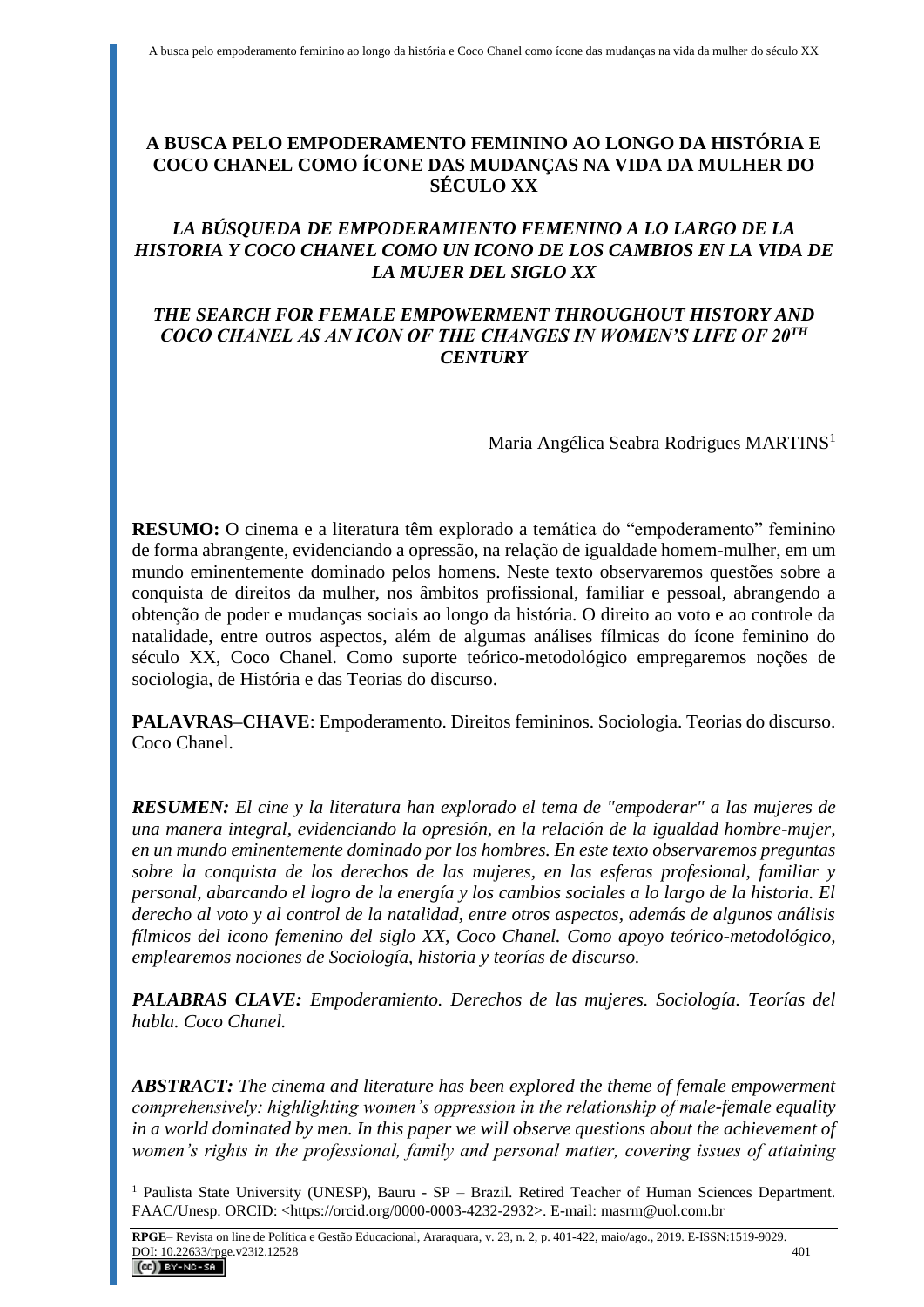*power and social change throughout History. The right vote and birth control, among others, as well as film analysis of the feminine icon of the 20th century, Coco Chanel. As theoretical methodological support will be employed notions of Sociology, History and Theories of Discourse* 

*KEYWORDS: Empowerment. Women's right. Sociology. Discourse theories. Coco Chanel.*

## **Introduction**

Women, historically, have been oppressed by the male element, considered fragile, incapable of taking decisions and without voting rights, to family inheritance, to the decision on the number of children, among other aspects, for many centuries, being that some of these issues, such as the right to vote and birth control, in the twentieth century she was able achieve a victory. Although people in general do not treat it equally with that of men, if we look at history, some civilizations of the past, like that of the Celts, considered it to be a being often equal to or superior to man, and a queen could ascend to the throne and to command armies with or without a husband, as did Boudicca and Maeva. Also, Queen Cleopatra of Egypt dared to defy Rome for the sake of her people.

In Egypt, in the fourth century AD, a woman - Hyphatia or Hypatia - stood out from the others for her intellectual and teaching abilities at the Academy of Alexandria in the third century AD, being deeply respected by her students because of her knowledge of mathematics, philosophy, astronomy among other subjects, writing many books and studies related to his researches, which were in the library of Alexandria, later burned. Hypatia obtained by its dedication and knowledge what today we would denominate "empowerment", because it got to be director of the most important cultural center of the time.

Hypatia's tragic end to backward, fanatic and macho Christianity made the female condition, over the following centuries, restricted to marriage or the convent. Every instruction was denied to him, since the Catholic Church, then dominant in the Roman Empire, from Constantine, considered it dangerous to bring knowledge to the faithful, because they could use it "in an erroneous way". In the case of the woman, there was the aggravation of her being seen as a being who would have connections with the devil; so she could never be a scholar. Some who sought to be educated ended up in a convent (as in the case of Héloise, the beloved of the philosopher Abelardo, and of Santa Tereza de Avila, doctor of the church); or, at worst, at a bonfire, burned like witches.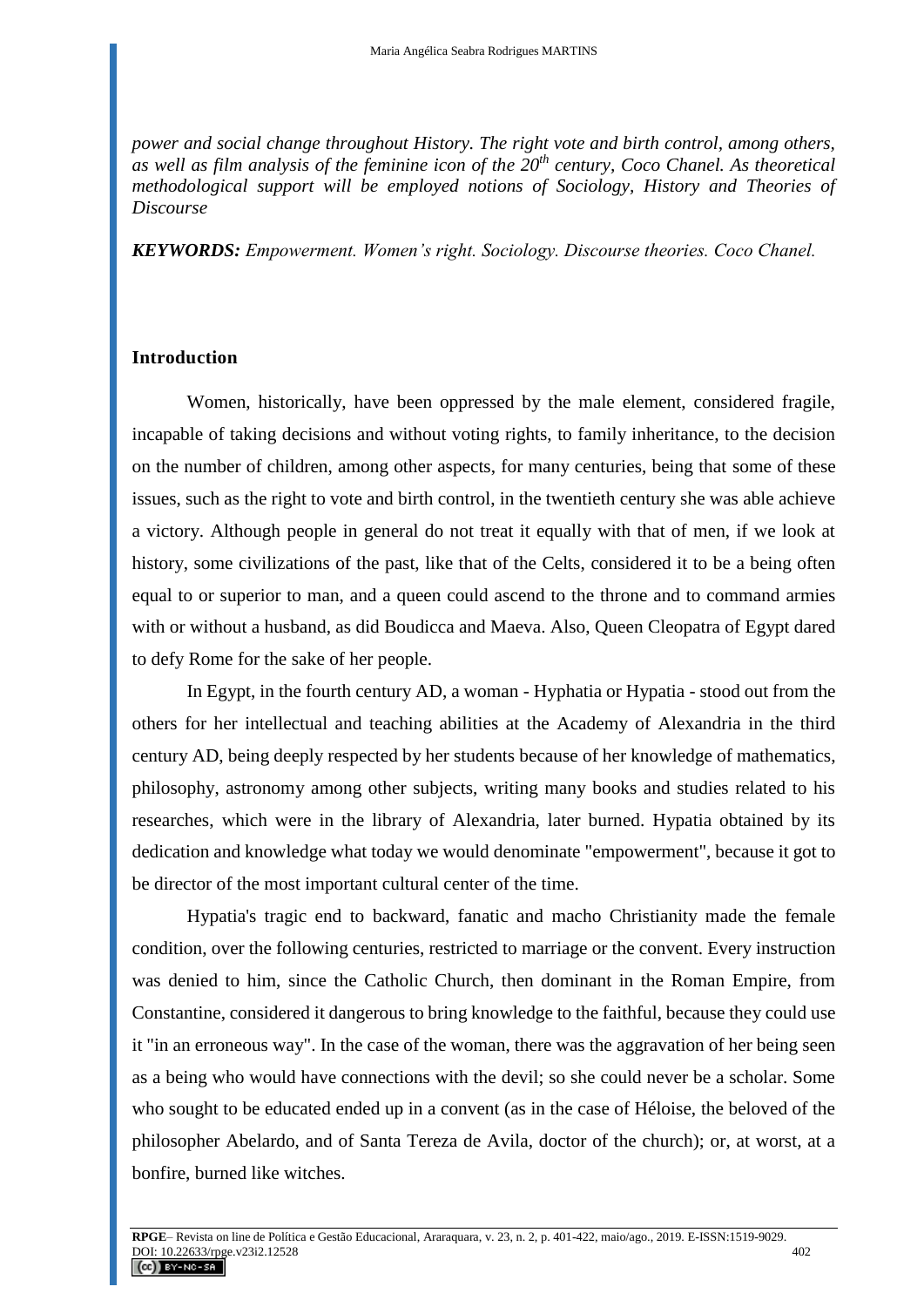In the twelfth century, however, King William of Aquitaine, ignoring these retrograde laws of the Church, prepared his daughter Eleanor to succeed him on the throne, providing him with vast knowledge of the arts and sciences known at the time, many trips to contact directly the people who would govern. The result was a strong woman, who brought civilized habits to the courts of Aquitaine, France and England, since she was married to the kings of those countries, including interfering in the politics of kingdoms. Eleanor also prepared her daughters to be strong women and to demand the respect of men, introducing chivalry into courts, and civilized habits of hygiene. After her death, at age 80, these habits were gradually neglected and the woman again lost her power, becoming submissive to her husband.

This condition will only begin to transform into the Renaissance. The woman's interference came to be felt subjectively, for though her role was to adorn herself with the husband and the salons of the nobility, many courtesans enjoyed great power by becoming favorites of the king, such as Madame Pompadour and Madame Du Barry, with great prestige next to Louis XV. Mme. Pompadour, in particular, endowed with great intelligence, as the king's mistress and confidant secretary, politically influenced the royal decisions, as well as governing Versailles. Du Barry had the role of consoling the king after the death of Pompadour and, urged by Richelieu, to obtain the resignation of the Duke of Choiseul, Minister of Foreign Affairs, who had coaxed the marriage of Dauphin Louis XVI to Marie Antoinette of Austria. Both courtesans therefore became "empowered" women, even though they were subjected to the masculine element.

In the nineteenth century, women of the privileged social class enjoyed a certain power and freedom to act, which was not the case with middle-class women, and especially worker women. In common, they were women subjected to their husbands, without inheritance rights and extremely impaired in case of divorce. Motivated by the desire to change their situation, the right to vote became a struggle, from the movement of the so-called "suffragists", which united the different social classes.

In this text we will address the issue of empowerment, from the point of view of equal rights between men and women, emphasizing the moments that marked the end of the nineteenth century and the beginning of the twentieth century. Two films will be approached, emphasizing an icon that has achieved great prestige among women, for its daring to change the feminine standards: Coco Chanel - before Chanel (2009) and Chanel and Igor Stravinsky (2009), the first representing Chanel's life of abandoned child in an orphanage, until her rise to power as a famous dressmaker; the second, more forceful, shows the woman with aggressive attitudes, bold, cold, capable of running a large company and breaking taboos, modifying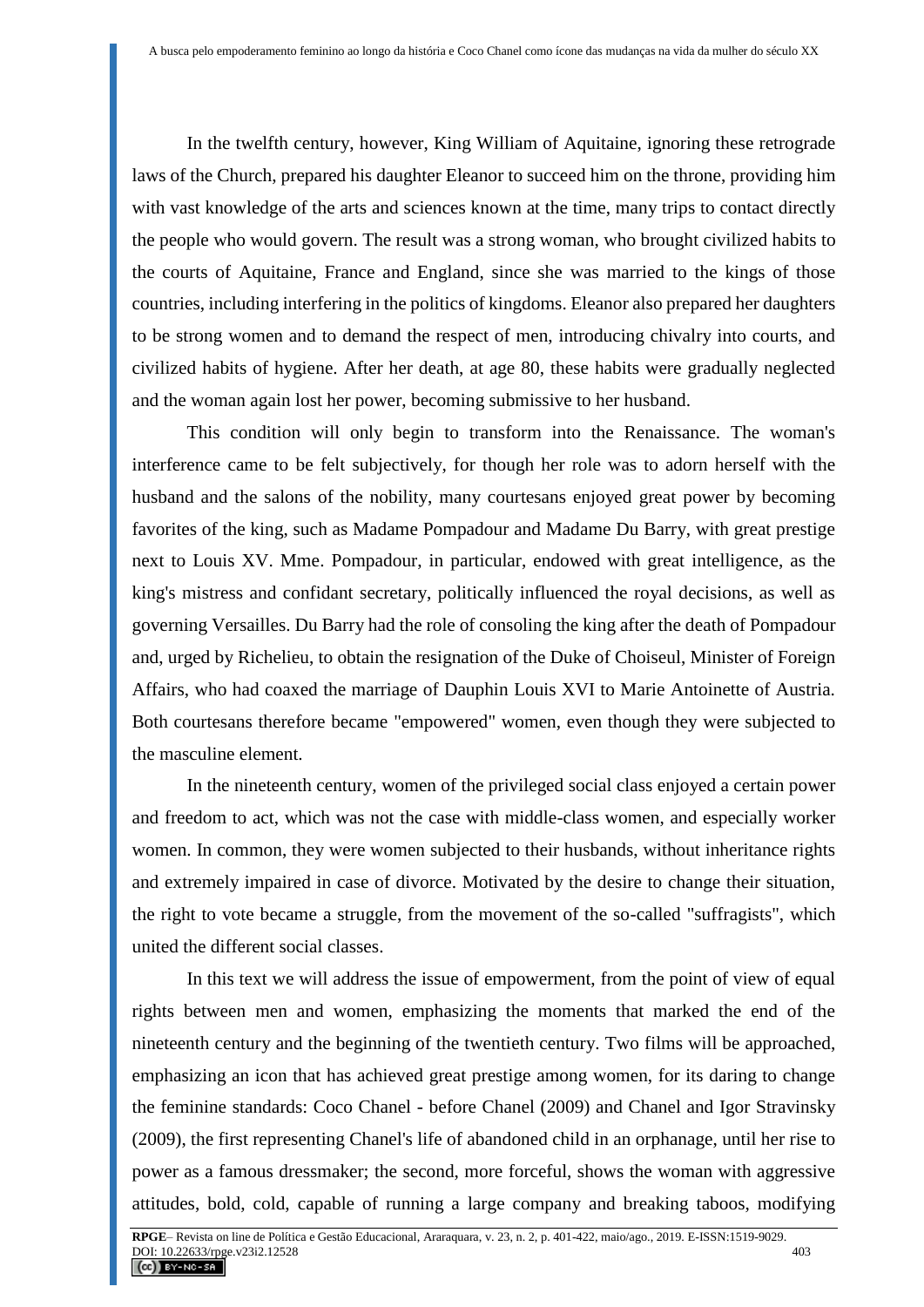behaviors, which had great repercussion in the female audience. Theoretical and methodological approaches will be used based on Sociology, History and Discourse Theories.

## **After all, what is "empowerment"?**

 $\overline{a}$ 

According to Kleba and Wendhausen (2009, p. 735), empowerment would be in the literature aimed at "improving the situation of more vulnerable groups" (Idem) "in the Anglo-Saxon tradition of civil and religious liberalism, the word Empowerment has as a translation the transitive verbs to authorize, to enable or to allow" according to the authors, referring to Stotz and Araújo, 2004. In our text, the word empowerment will be adopted in the sense of strengthening the feminine condition and equality of rights, authors of the Portuguese language:

> There are two meanings of empowerment most used in Brazil: one refers to the process of mobilizations and practices that aim to promote and impel groups and communities in improving their living conditions, increasing their autonomy; and the other refers to actions aimed at promoting the integration of the excluded, the needy and the demanders of basic goods for survival, public services, etc. in general, precarious systems, which do not contribute to organizing them, since they serve them individually through projects and actions of assistance (GOHN, 2004, *apud* KLEBA; WENDHAUSEN, 2009, p.  $735$ ).<sup>2</sup>

From the first meaning, it is believed that people can empower themselves by reacting to the situation of guardianship, dependency, impotence, assuming the status of active subjects, "who fight for themselves, with and for others for more autonomy and self-determination, taking the direction of life in their own hands" (HERRIGER, 2006a, 16; KLEBA; WENDHAUSEN, 2009, p. 735), as will be seen in the films on Coco Chanel.

In Brazil, the term adapted by Paulo Freire from the English term "empowerment" defines a fundamental concept to understand the aspirations of civil society movements: "It is impossible to speak of feminism and black movement without speaking of empowerment" according to Freitas (2017, p. 1).

In 2016, UN Women<sup>3</sup> launched a booklet that defines the issue of women's power, especially in the workplace, classifying in seven items this question

<sup>2</sup> Há dois sentidos de empoderamento mais empregados no Brasil: um se refere ao processo de mobilizações e práticas que objetivam promover e impulsionar grupos e comunidades na melhoria de suas condições de vida, aumentando sua autonomia; e o outro se refere a ações destinadas a promover a integração dos excluídos, carentes e demandatários de bens elementares à sobrevivência, serviços públicos etc. em<sup>2</sup> sistemas geralmente precários, que não contribuem para organizá-los, pois os atendem individualmente através de projetos e ações de cunho assistencial (GOHN, 2004, *apud* KLEBA; WENDHAUSEN, 2009, p. 735).

<sup>3</sup> Disponível em[: http://www.onumulheres.org.br/wp-content/uploads/2016/04/cartilha\\_WEPs\\_2016.pdf](http://www.onumulheres.org.br/wp-content/uploads/2016/04/cartilha_WEPs_2016.pdf)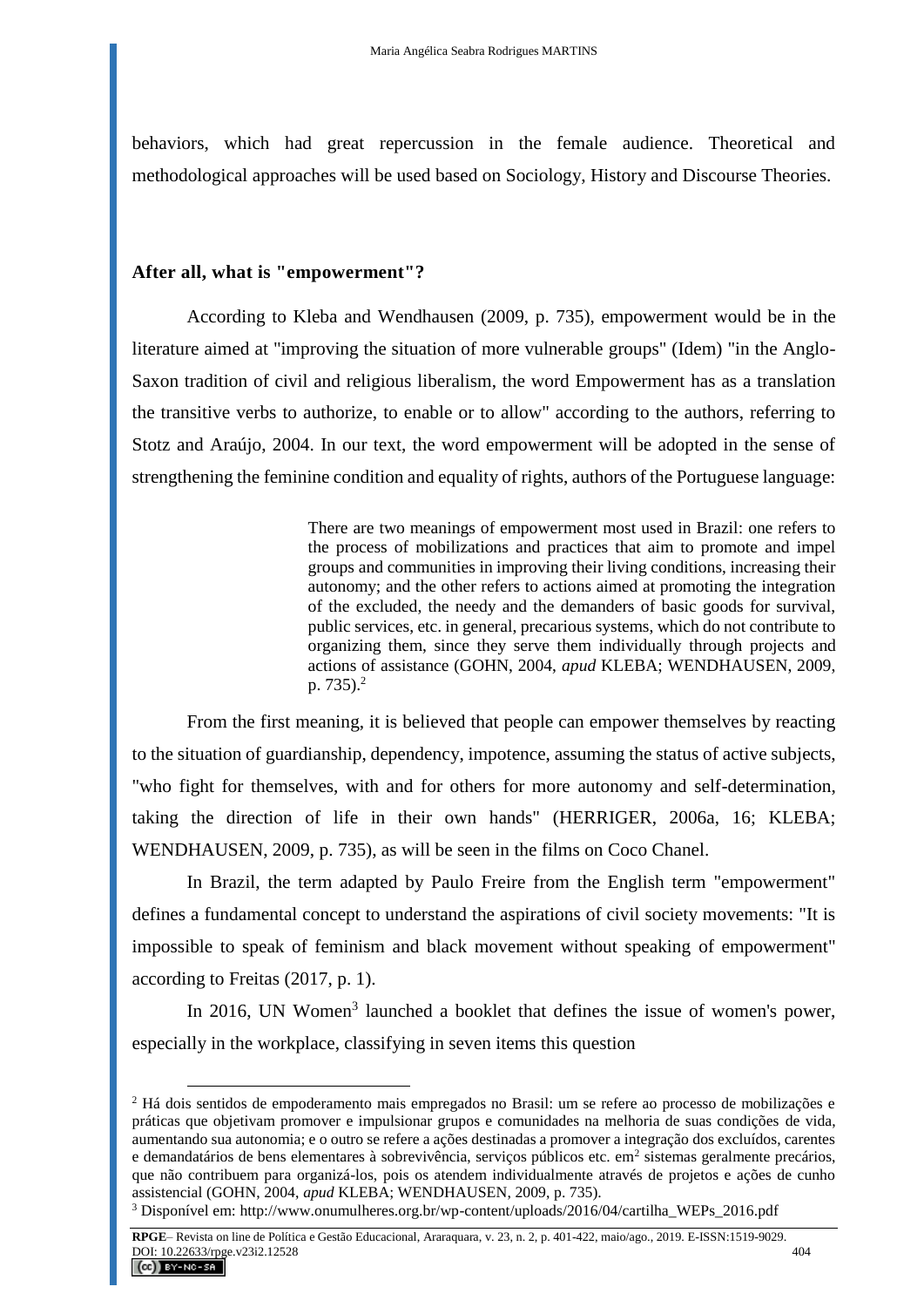- 1. Establish high-level corporate leadership for gender equality.
- 2. Treat all men and women fairly at work respect and support human rights and non-discrimination.
- 3. Ensure the health, safety and well-being of all women workers.
- 4. Promote the education, training and professional development of women.
- 5. Implement business development and supply chain and marketing practices that empower women.
- 6. Promote equality through initiatives and community advocacy.
- 7. Mediate and publish progress towards achieving gender equality.

She adds that empowering women is necessary for them to participate fully in all sectors of the economy and at all levels of economic activity to:

- Build strong economies;
- Establish more stable and just societies;
- Achieving internationally recognized goals of development, sustainability and human rights;
- Improving the quality of life for women, men, families and communities;
- Boost business operations and goals (*Idem*, 2016).

Thus, it is observed that, according to the UN primer, women should be empowered, in order to increase the world economy by implementing gender equality, in order to make women more entrepreneurial in the business world. However, this view causes a certain discomfort among feminists, according to Tramontina and Schmitz (2017), since "their understanding of its meaning is totally opposite" (Idem, 101). According to the authors, retaking Sardenberg (2009, p.2):

> on the feminist side, empowerment is related to the whole process of women's liberation. This means that empowerment is when women can liberate themselves from patriarchal power and have the possibility of selfdetermination in order to put a stop to gender oppression (Idem, page 2). 4

In Coco Chanel it is observed that at the age of fifteen, decided to start a new life outside the orphanage, she and her sister are employed as singers in a bar, where they will meet their future lovers, who will allow them to move away from their past oppressor, making space in society, although they remain bound, for this, to male power, because the woman was not franchised the right to come and go and to ascend socially, except from a husband or a lover. From this example, it can be seen that the question of female empowerment, "when approached from the perspective of gender discrimination," shows that men and women should have guaranteed the same rights, according to Tramontina and Schmitz (2017, p.98). In Chanel and

<sup>4</sup> na vertente feminista, o empoderamento está relacionado a todo o processo de libertação das mulheres. Isso significa dizer que empoderamento é quando as mulheres conseguem se libertar do poder patriarcal e tem a possibilidade de se autodeterminar, no sentido de colocar um basta à opressão de gênero (*Idem,* p. 2).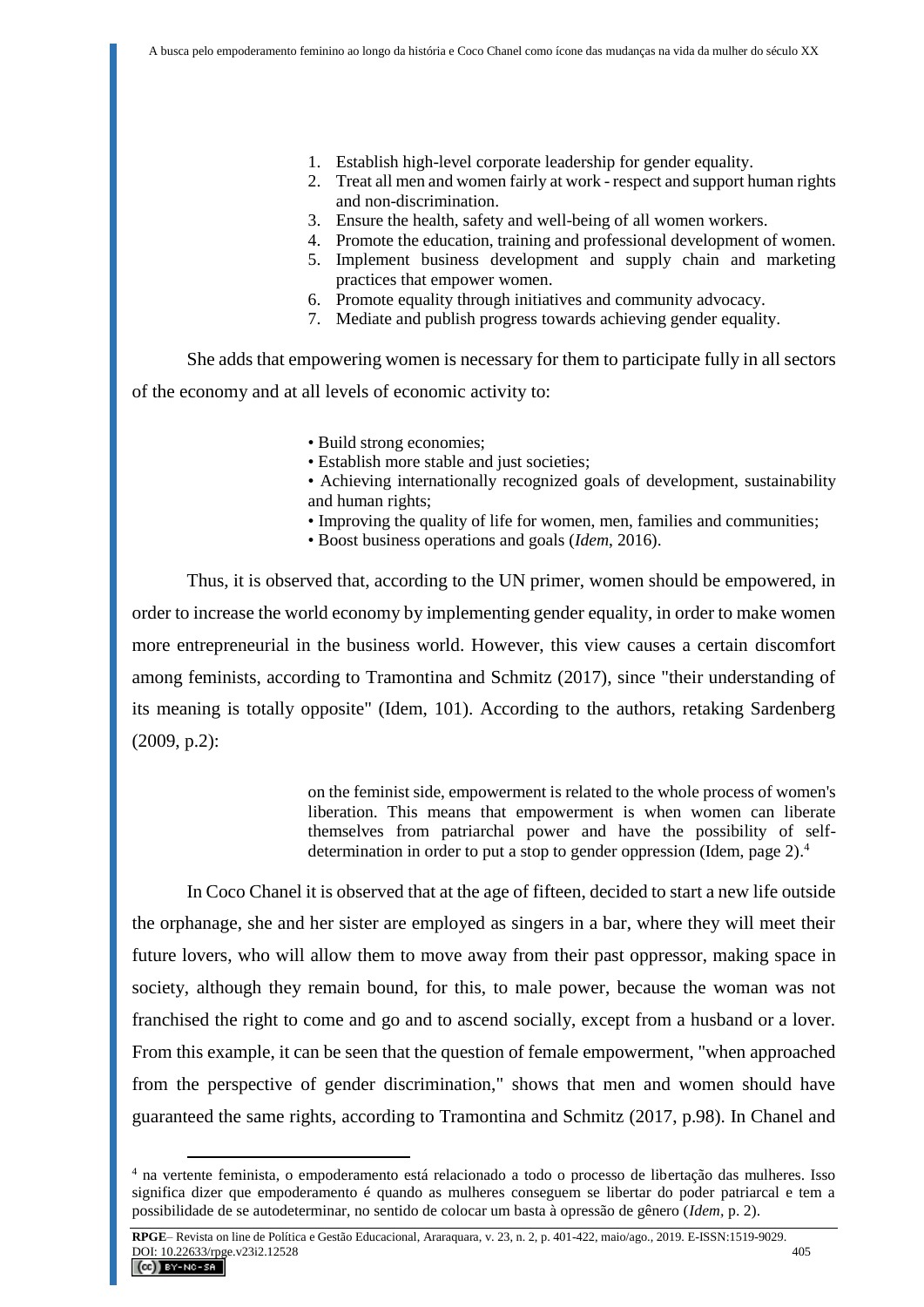Igor Stravinsky, at a time when he and his family of Russian exiles depend entirely on the financial and strategic support of Chanel, already famous and rich, so that he can continue his work, he confronts her, saying that he is superior to she was an artist, while she was only a seamstress, which shows the discrimination of both gender and professional.

This perspective will be analyzed in this text, through the filmic approach, observing how the attempts and, finally, the achievements achieved by women, in their social recognition, throughout history, using not only a sociological emphasis, but the theories of discourse, in the sense of presenting women as subjects "who struggle for themselves, with and for others for more autonomy and self-determination, taking the direction of life in their own hands" (KLEBA; WENDHAUSEN, 2009, p. 735 *apud* HERRINGER, 2006a, p. 16).

### **The twentieth century and the fight for women's rights**

According to Marcelino (2016, p. 1), the first manifestations for obtaining women's political and legal rights and equality, such as the right to education, property and possessions, divorce, etc., emerged in the late nineteenth century. Until then, the assets of a family were inherited by the eldest son of the couple and, in their absence, by a close relative, what the Englishwoman Jane Austen points out in her novel Pride and Prejudice (1813), addressing the same theme in other of his books. She herself was a pioneer, daring to publish books as a woman, though her name as an author was kept secret for a long time.

#### **The right to birth control**

In the historical scenario of the early nineteenth century, women want to claim their rights both at work and at home, when they decide to take control over maternity, that is, the number of children they wish to have (without sacrificing their health), a right that was exclusively reserved for men through interrupted intercourse, which did not prevent the continuation of very large families, especially among the poorest, in addition to the deaths of women during childbirth or clandestine abortions. To help reduce these problems, activists Annie Besant and Charles Bradlaugh in Europe in 1877 sought to educate women about their reproductive organs and their functions, using pamphlets written by the American physician Charles Knowton, who also focused on rudimentary forms for the birth control; but these activists were arrested and convicted of distributing leaflets considered "obscene libels".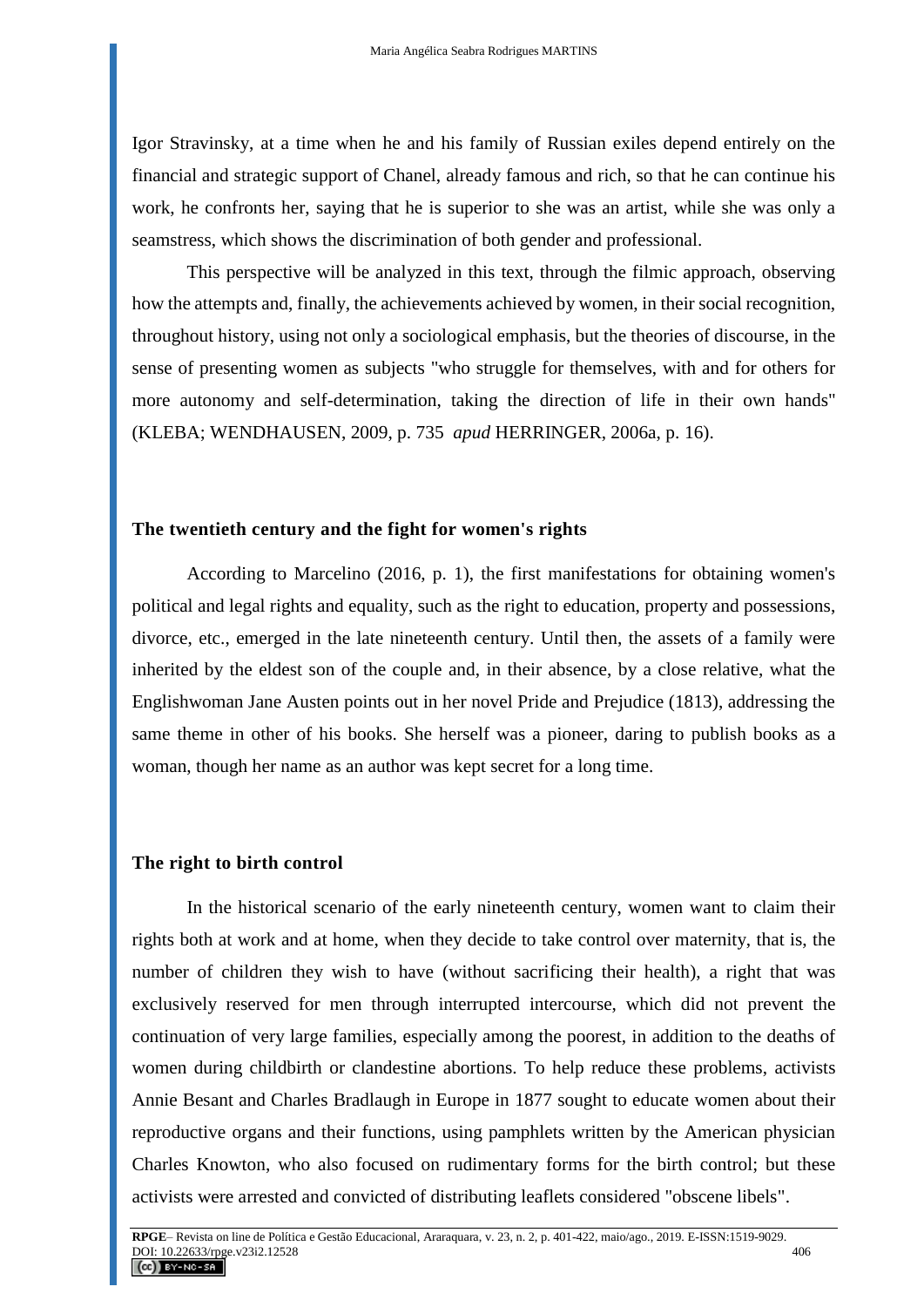In the United States there was a "social reform campaign from 1914 to around 1945 aimed at increasing the availability of contraception" through education and legalization. Nurse Margaret Sanger and other comrades, concerned about the deaths of women in childbirth and induced abortions, especially among the poorest social classes, decided to ignore the laws prohibiting the distribution of pamphlets related to the subject ("obscene") and launched The Woman Rebel, "a bulletin containing debates on contraception" (Idem), then opening a birth control clinic, immediately closed by police and Sanger being arrested as a preventive measure for thirty days.

The victory, however, did not take long, because with the outbreak of the First World War, the increase of venereal diseases among US military forced the government to frame the sex and contraception in a campaign as public health issues. From these changes, Sanger, in 1923, opened a new clinic to teach birth control, without there being "controversy or imprisonment".

Beginning in the 1930s, when judicial victories in favor of contraception began to favor women, the American Medical Association decided to adopt contraception as a central component of medical school curricula, although both the medical community and women themselves continued to rely on unsafe and ineffective contraceptives.

> In 1942, the Federation of Planned Paternity of America was formed, creating a national network of birth control clinics. After World War II, the movement to legalize birth control came to a gradual conclusion, since birth control was fully accepted by the medical profession, and other anti-contraception laws were no longer enforced (ibid.).<sup>5</sup>

# **The female right to vote**

 $\overline{a}$ 

Many changes regarding the rights of women marked this passage from the nineteenth century to the twentieth, and the struggle for the right to vote with the so-called "suffragists" arises in this context of changes:

> When they moved from the countryside to the cities, to work in factories, women began to become more aware of their rights. The English writer Mary Wollstonecraft (1759-1797) was the great pioneer of the feminine vote defense, in books and manifestos published from 1792. 6

<sup>5</sup> Em 1942, formou-se a [Federação de Paternidade Planejada da América,](https://pt.wikipedia.org/wiki/Federa%C3%A7%C3%A3o_de_Paternidade_Planejada_da_Am%C3%A9rica) criando uma rede nacional de clínicas de controle de natalidade. Após a [Segunda Guerra Mundial,](https://pt.wikipedia.org/wiki/Segunda_Guerra_Mundial) o movimento para legalizar o controle de natalidade chegou a uma conclusão gradual, uma vez que o controle de natalidade foi plenamente aceito pela profissão médica e as demais leis anti-contracepção [*sic*] já não eram mais aplicadas (*Ibidem*).

<sup>6</sup> Available at: https://mundoestranho.abril.com.br/historia/o-que-foi-o-movimento-sufragista/

**RPGE**– Revista on line de Política e Gestão Educacional, Araraquara, v. 23, n. 2, p. 401-422, maio/ago., 2019. E-ISSN:1519-9029. DOI: 10.22633/rpge.v23i2.12528 407  $(G)$  BY-NC-SA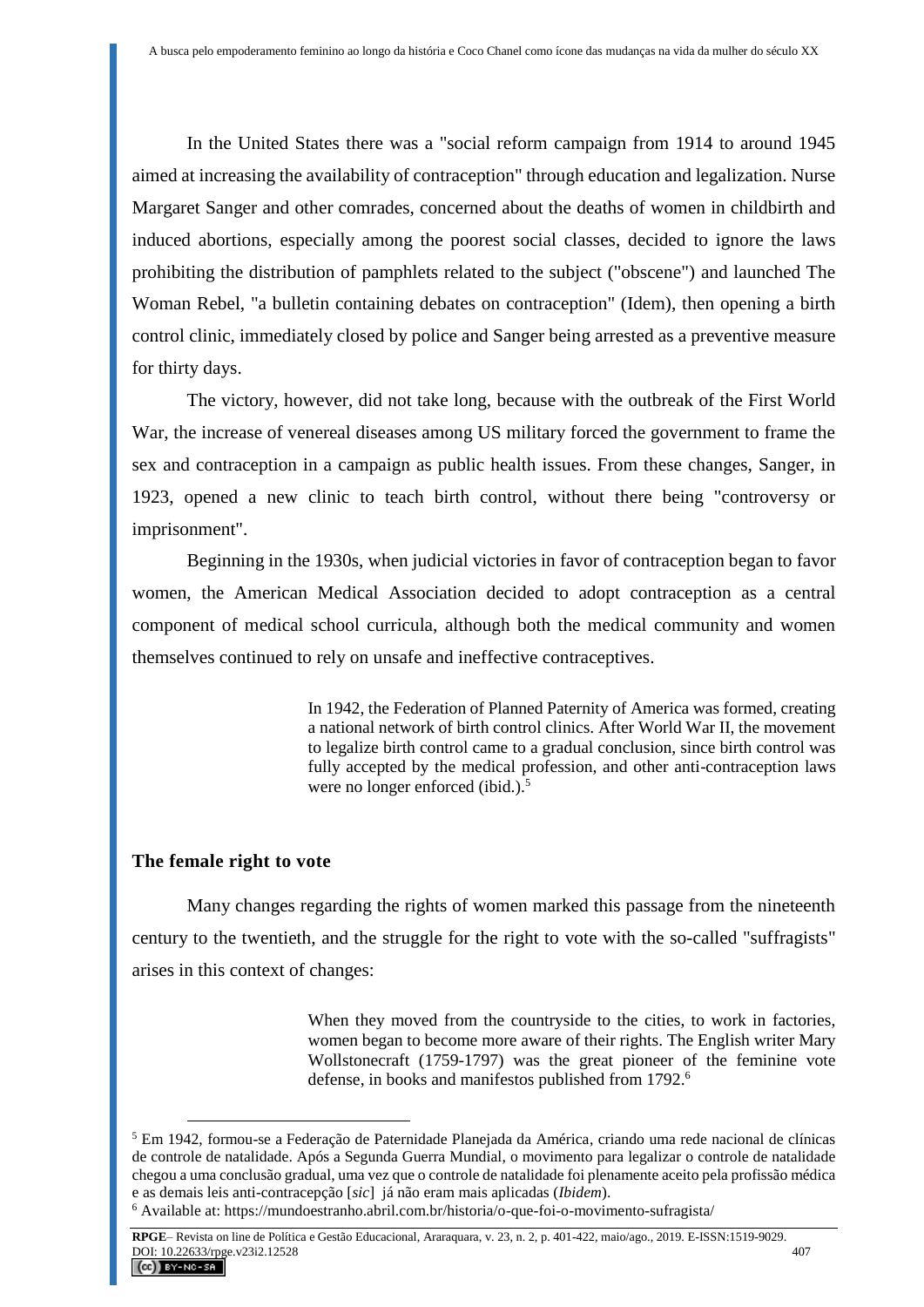From ancient Greece, after the advent of democracy, there was the desire of women to be recognized as citizens. The fight for equal rights was promoted in the nineteenth century, with the fight for the right to vote, that is, to be recognized as citizens. In the context of a world considered modern, after the French Revolution and after the Industrial Revolution in England, the woman presents itself in a world in constant transformations, in which the claim for its rights becomes pertinent, although these revolutionary ideas appeared more between those of the middle and upper classes, better informed, as these women read newspapers, participated in civic meetings and had the knowledge to claim their rights, which lacked to the workers, immersed in strenuous working days, often subsequently pregnant.

> And from the point of view of women, there were many reasons for the revolt: if working conditions in factories were extremely difficult for working men of the time, they were even worse for women. Due to the establishment of a division of labor within the productive process, the constant vigilance of capitalist supervision in factories, and the understanding that they were intellectually inferior to men, women, along with children, had long days of hard work, receiving lower salaries compared to men, with more precarious positions, forced to deal with all kinds of moral and sexual harassment, and receive conservative treatment from husbands at home, still performing household chores such as child care. That is, working women lived a miserable life, had practically no civil and political rights guaranteed to the state (MARCELINO, 2006, p. 4).<sup>7</sup>

With the advent of World War I, called to occupy places previously intended for men (were in the front), factories, companies and armaments industries, there was also a physical need to break free from tight corsets and wear shorter and more comfortable clothing, to perform these functions, which brought changes also in dressing. Motivated by the inhumane working conditions to which they were subjected (as early as 1911), after a fire in which about 130 workers died in New York, women workers also revolted and joined middle-class women struggling for the right to vote. If the more enlightened and upper class "had properties and thus the possibility of developing their individuality and living as they wished" (Idem, 6), the middle class had to fight against the oppression of their husbands, and they needed to obtain equal professional training and equal work opportunities:

 $^7$  E do ponto de vista das mulheres, motivos não faltavam para a revolta: se as condições de trabalho nas fábricas eram extremamente difíceis para o homem trabalhador da época, elas eram ainda piores para as mulheres. Devido ao estabelecimento de uma divisão do trabalho no interior do processo produtivo, à constante vigilância feita pela supervisão do capitalista nas fábricas e ao entendimento de que eram intelectualmente inferiores aos homens, as mulheres, junto às crianças, tinham longos dias de trabalho duro, recebendo menores salários comparados aos dos homens, com postos mais precários, obrigadas a lidar com todo tipo de assédio moral e sexual, além de receber um tratamento conservador dos maridos em casa, desempenhando ainda as tarefas domésticas, como cuidado dos filhos. Ou seja, as mulheres trabalhadoras viviam uma vida miserável, não possuíam praticamente nenhum direito civil e político garantido perante o Estado (MARCELINO, 2006, p. 4).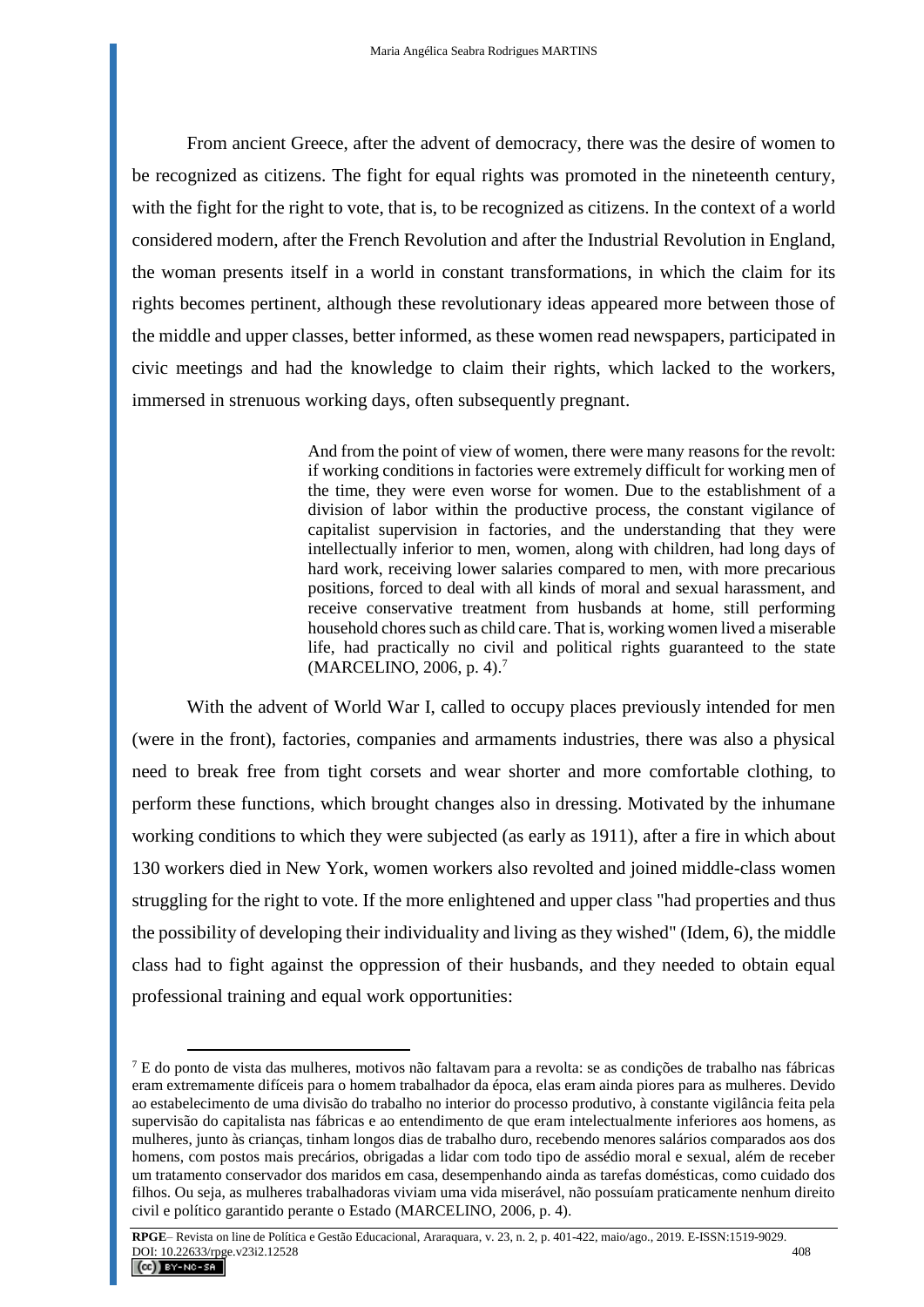They thus faced the masculine reasons listed against qualified female work: "inferiority of the female brain" and "natural tendency" to be mothers, also placing them in the face of the need to demand political rights and overturn the barriers that were created against their economic activity. The world was boiling and women clamored for change and recognition of their rights (Ibid., p.  $6)^{8}$ 



All these aspects are explored and demonstrate the difficult condition of the woman, who begins her fiercest struggle in the early twentieth century, as exemplified by Sarah Gavron's film "The Suffragettes" (2015). The struggle of the English suffragists was successful, obtaining the right to vote, after the end of the First World War. In the United States, they achieved this right in 1919, although other countries had already granted it much earlier, such as Russia in 1917, Finland in 1906 and New Zealand in 1893. In Brazil, this right was definitely granted by Getúlio Vargas, in 1934.

The struggle for the right to vote, after many pickets, prisons and abandonment by many husbands, who were against these changes claimed by the suffragette wives, will mark the beginning of many changes in the feminine condition

In this context, in 1910, an icon emerged that would symbolize the transformations of women, both in the fashion world and in customs. Coco Chanel opens hers first hat shop in Deauville, France, bringing new patterns to women's clothing, such as the use of women's slacks, as well as shorter, more functional clothing, giving women more liberal behavior. But the release of her perfume, at a time when this product was not a fashion-driven requirement,

<sup>8</sup> Enfrentavam, portanto, as razões masculinas listadas contra o trabalho feminino qualificado: "inferioridade do cérebro feminino" e "tendência natural" a serem mães, colocando-as também diante da necessidade de exigir direitos políticos e derrubar as barreiras que foram criadas contra a sua atividade econômica. O mundo estava em ebulição e as mulheres clamavam por mudanças e pelo reconhecimento de seus direitos (*Ibidem*, p. 6). <sup>9</sup> Available at: http://www.politize.com.br/conquista-do-direito-ao-voto-feminino/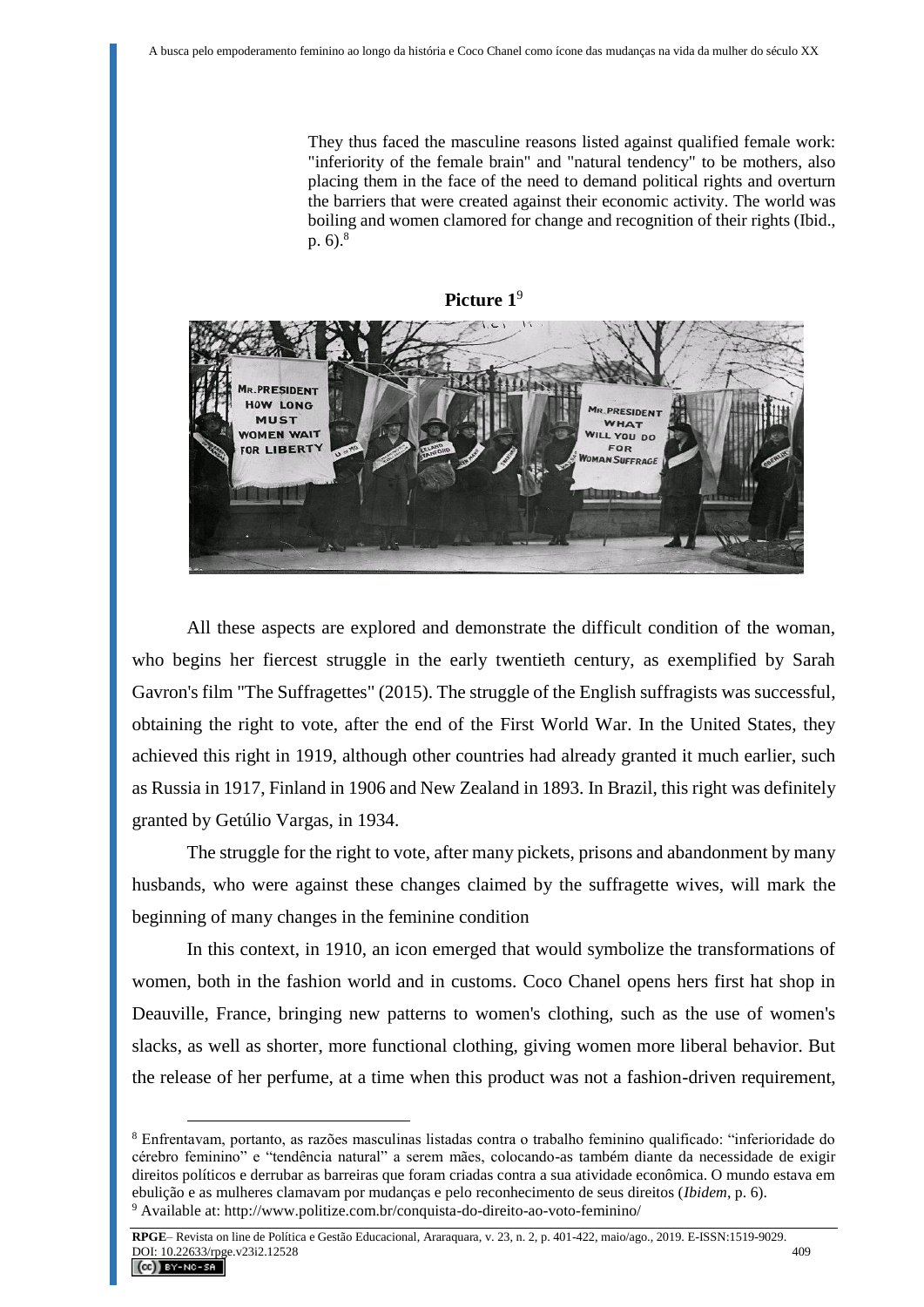since the Victorian era, where modesty was the key, will mark an aspect of feminine sensuality, coupled with the good taste and fame of the Maison Chanel, who will define a new aspect in female behavior, including among conservative upper-class women: that of seduction. In this way, Chanel emerges as a tabloid demolisher and a value changer, who will have a direct role in these women who demanded change.

### **Coco Chanel and women's freedom**

 In 2009, two films about Chanel were released: "Coco - Before Chanel" (2009), directed by Anne Fontaine; and "Coco Chanel & Igor Stravinsky" (2009) by director Jan Kounern. The first, with Audrey Tautou in the title role, presents the childhood of the girl Gabrielle Chanel and the abandonment by the father, to the six years, along with the sister, Adrienne (8 years), after the death of the mother, in an orphanage, where will remain until the 15 years of Gabrielle, when they will begin to sing in a simple cabaret, meeting its first lovers. Based on the work of Edmond Charles-Roux (1974), the story presents the fate of a woman who wielded her power at the head of a large company, was the focal point of an era, though it has been considered, throughout its existence, a marginal, "irregular". Born into an inferior social class, abandoned in an orphanage, she fought with the weapons available to lovers to gain their place in society at the time. Her life marks the transition from the "conservative and restrained" to "modern" youth, well in keeping with the spirit of the age, getting her "empowerment".

This irregularity arises in the Paris of the twenties, in the artistic medium, between people like Cocteau, Reverdy, Diaghilev, Colette, that totally broke with the taboos. Étienne Balsan (Benoît Poelvoorde) is the first lover and protector, nicknamed "Coco", and figuratively in the discursive level of greimasian semiotics, his first patron, that allows him to escape poverty. The figurativization of the "patron" takes on the theme "social ascension" of Chanel. He keeps her in a cottage, initially forbidding her from mingling with her friends in society. In this way, her beginning as a stylist is "*irregulier*", it escapes to the normal standards of a wellborn citizen, which she was not, since it came from an orphanage. At the fundamental level there is regular and irregular opposition in the social environment.

At one point Coco/Audrey, still from the point of view of Greimasian semiotics, is classified as a subject of disjoint state of its social value/ascension object; but when she rebelled, she became the subject of doing, motivated by the sender "will to be different", using the provocation, which is competentialized, according to a know-how, creating unusual outfits, from the clothes of the lover she had adjusted to his style like vests and long trousers to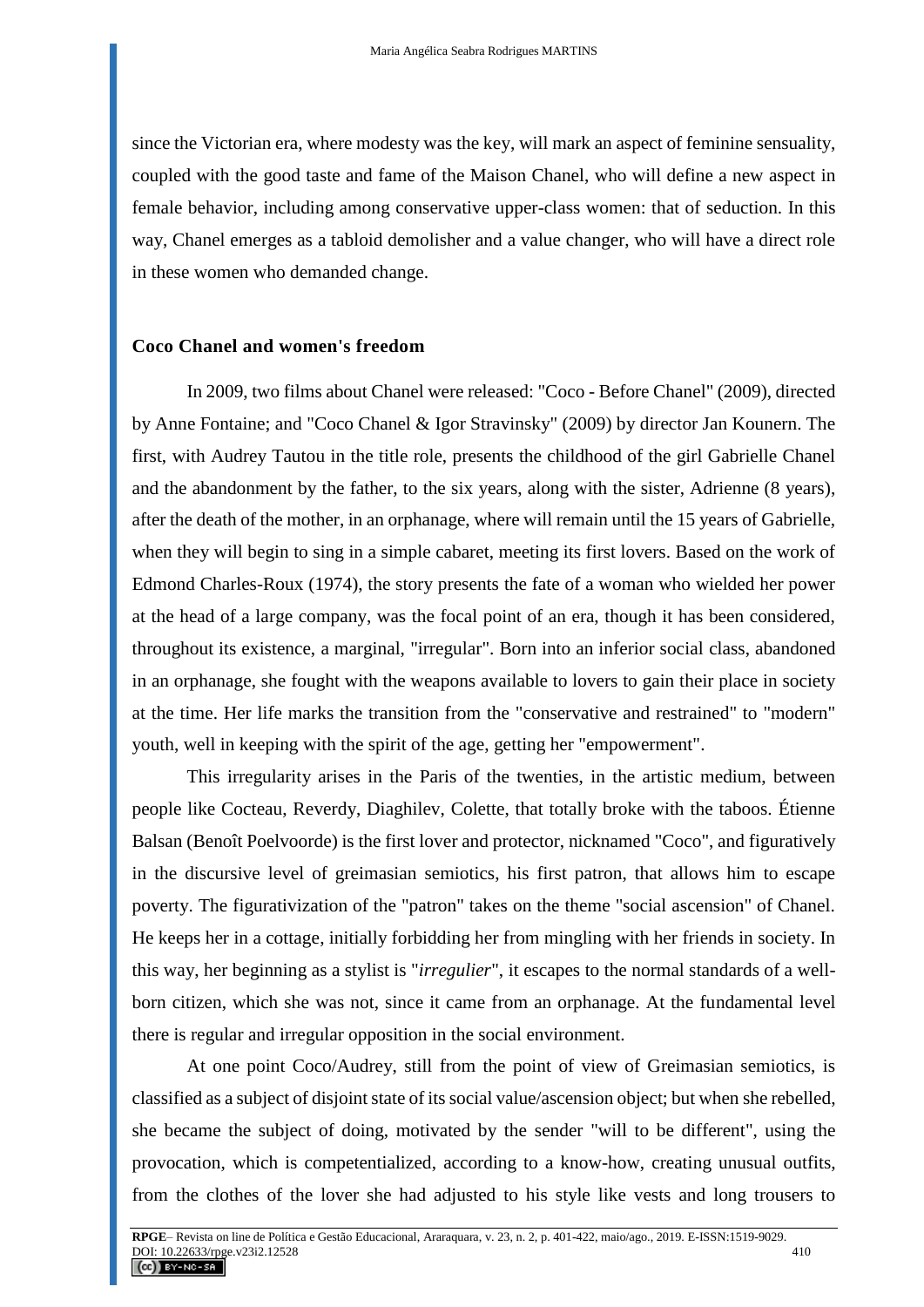assemble, which causes strangeness among the habitués of the house. But whose challenge is sanctioned positively by the sender, because he can impose his way of dressing. If at first, she was submissive, she now stands as a defiant woman, who is not intimidated by the scorn of Balsan's friends. What she wears and the hats she wears, made by herself, contrasts sharply with the exaggerated props of Balsan's friends, who start to ask her to make more stylish props. It begins its attainment of power.

The release of Coco will only occur, however, from her involvement with the wealthy Englishman Arthur "Boy" Capel (Alessandro Nivola), a frequenter of the house, for whom she falls in love. Boy will finance the hat shop in Paris and then the sewing studio, which will print new patterns, modeling the clothes on the customers' bodies, presenting shorter, wider and pleated skirts and clothes in fabrics hitherto used in linings, like Jersey, on models that made women sexier. After Boy's death in a car accident, she was already consolidating the construction of the powerful figure of Chanel, from famous hat designer.





**Picture 3**



<sup>10</sup> Pictures 2 and 3 available at: [https://www.google.com.br/search?q=coco+%26+igor+stravinsky&client=firefox](https://www.google.com.br/search?q=coco+%26+igor+stravinsky&client=firefox-b&source=lnms&tbm=isch&sa=X&ved=0ahUKEwjq3PnstujSAhXFlJAKHX0LCbwQ_AUIBygC&biw=1280&bih=689#tbm=isch&q=coco+antes+de+chanel&*)[b&source=lnms&tbm=isch&sa=X&ved=0ahUKEwjq3PnstujSAhXFlJAKHX0LCbwQ\\_AUIBygC&biw=1280&](https://www.google.com.br/search?q=coco+%26+igor+stravinsky&client=firefox-b&source=lnms&tbm=isch&sa=X&ved=0ahUKEwjq3PnstujSAhXFlJAKHX0LCbwQ_AUIBygC&biw=1280&bih=689#tbm=isch&q=coco+antes+de+chanel&*) [bih=689#tbm=isch&q=coco+antes+de+chanel&\\*](https://www.google.com.br/search?q=coco+%26+igor+stravinsky&client=firefox-b&source=lnms&tbm=isch&sa=X&ved=0ahUKEwjq3PnstujSAhXFlJAKHX0LCbwQ_AUIBygC&biw=1280&bih=689#tbm=isch&q=coco+antes+de+chanel&*)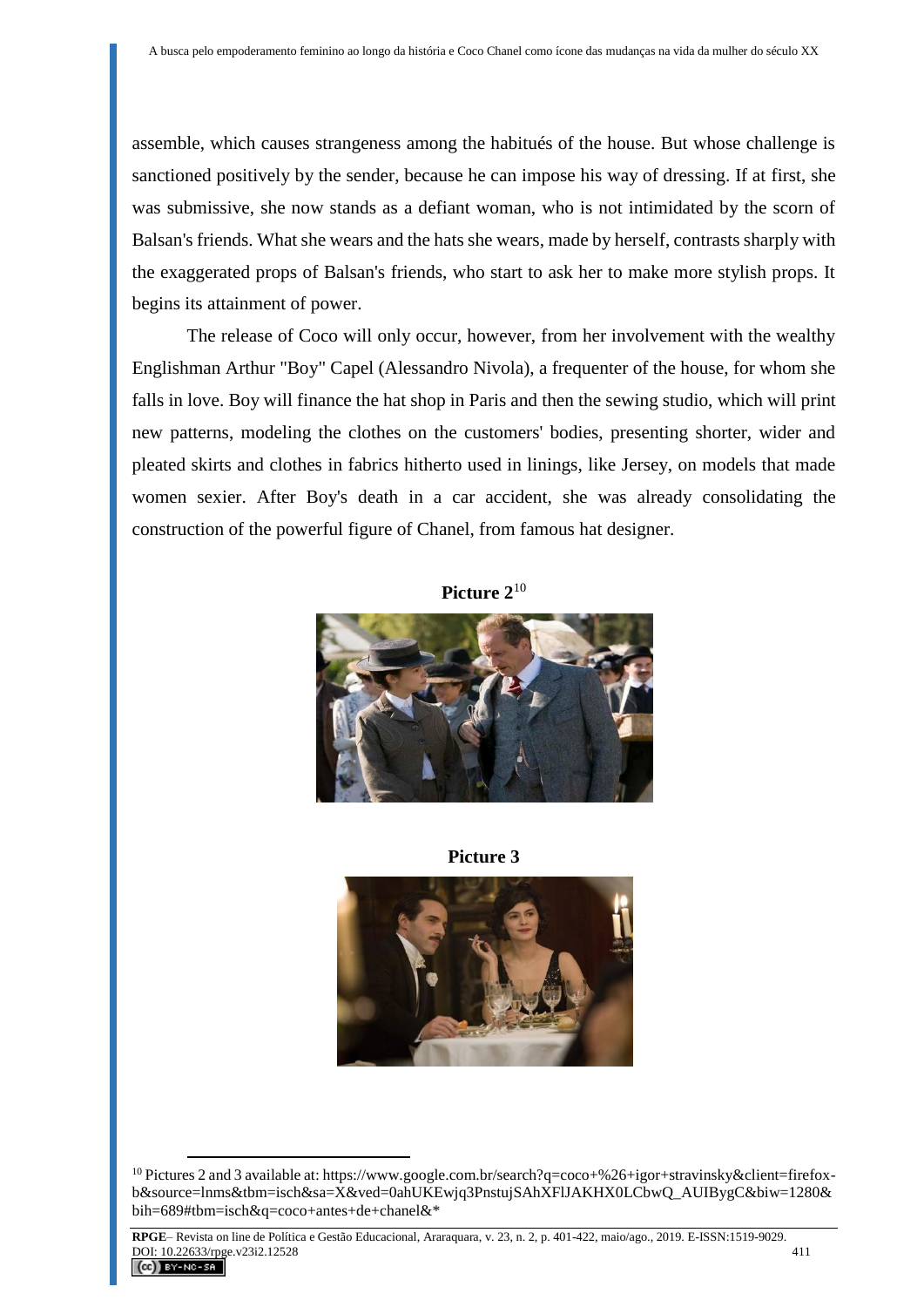## **Coco Chanel & Igor Stravinsky**

 $\overline{a}$ 

The other film, object of analysis of this text, is directed by Jan Kounen, with script based on the novel of the same title, Chris Greenhalg (2009), presents a Coco (Ana Mouglalis) more aggressive, not submissive and lady of his acts, totally "empowered", thanks to the support of Boy Capel. In the first scene, with a huge pair of scissors, with a cigarette lighted on his lips, she nervously tries to pull the brackets off the corset he is wearing, exclaiming to Boy Capel (Anatole Taubman), who asks her what she wanted to do: "I want breathe!":

**Picture 4**







This scene figurativizes the woman who breaks with values and has the theme "desire for freedom" that will print to her style and will be adopted by the women of the time: without ties, without oppression in dress. At the level of enunciation, the cigarette on the lips and the destruction of the corset are the mark of the woman who breaks with the values of the past. Thus, it appears, breaking taboos, in a party, sometime after the death of Boy, with a loose

<sup>11</sup> Pictures 4 and 5 available at: [https://www.google.com.br/search?q=coco+%26+igor+stravinsky&client=firefox](https://www.google.com.br/search?q=coco+%26+igor+stravinsky&client=firefox-b&source=lnms&tbm=isch&sa=X&ved=0ahUKEwjq3PnstujSAhXFlJAKHX0LCbwQ_AUIBygC&biw=1280&bih=689)[b&source=lnms&tbm=isch&sa=X&ved=0ahUKEwjq3PnstujSAhXFlJAKHX0LCbwQ\\_AUIBygC&biw=1280&](https://www.google.com.br/search?q=coco+%26+igor+stravinsky&client=firefox-b&source=lnms&tbm=isch&sa=X&ved=0ahUKEwjq3PnstujSAhXFlJAKHX0LCbwQ_AUIBygC&biw=1280&bih=689) [bih=689](https://www.google.com.br/search?q=coco+%26+igor+stravinsky&client=firefox-b&source=lnms&tbm=isch&sa=X&ved=0ahUKEwjq3PnstujSAhXFlJAKHX0LCbwQ_AUIBygC&biw=1280&bih=689)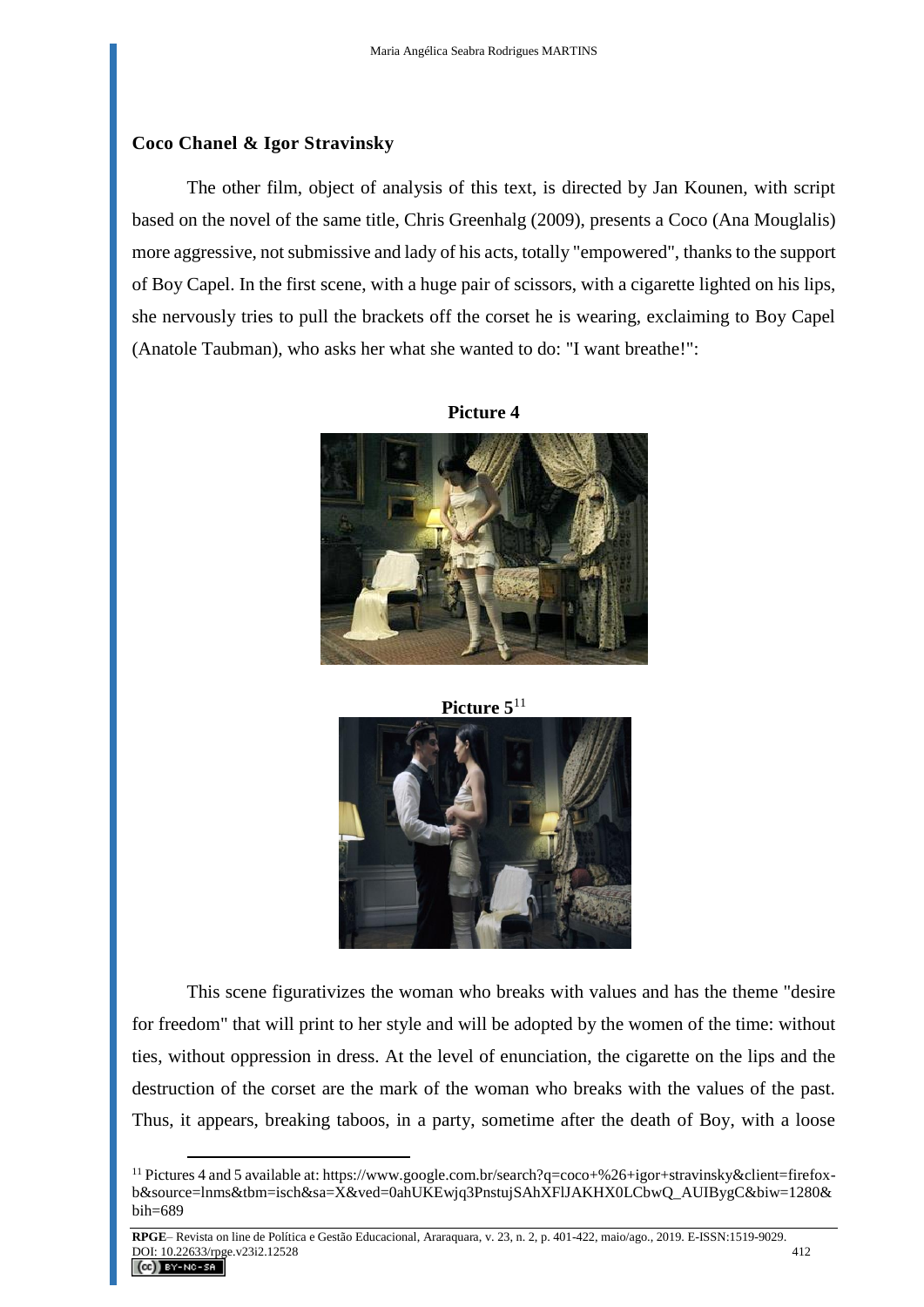dress, of brims, naked shoulders, back and lap to the show, whose length leaves the ankles of outside, evidencing, also, that not she wears neither a bodice nor a corset, although the clothes are black, which draws comments from the men present, such as "Even in mourning she looks elegant ..."; and, with regard to mourning: "Was it the husband?" asks another. "No, the lover," answers the first, isotropies that reinforce the freedom achieved by this daring woman. Thus, in contrast to the bourgeois mentality of those present, she dares to appear in mourning for the lover, figuring the "irregular", but assuming the theme of "sensuality explicit", not vulgar. The sensuality is a hallmark of this film, hiring briskly with Audrey Tautou's Chanel, sweet, unlikely, very little "Chanel". Kounen's film features Coco as a woman ahead of her time, when, in 1913, when Igor Stravinsky (Mads Mikkelsen) first appeared in Igor Stravinsky's "Appearance of Spring", she is the only one to be fascinated by the boldness of the work, which was booed by the general public.

After seven years, Igor and his family, now refugees from the Bolshevik Revolution in Paris, have their fate interspersed with that of Chanel. In the generative course of meaning, at the narrative level, the sender performs acts of the order of power or duty-making, according to euphoric or dysphoric values, according to Barros, 1988. Attracted by Stravinsky's work, already rich and famous, as a sender, Coco performs the course of courtesy (euphoric), motivated by the temptation to transform the financial and family situation of the musician, whose play had pleased him in the past. Skilled with knowledge and power-making (she is wealthy and owns a large estate in the "Bel Respiro" camp in Garches), she performs the performance of the miserable hotel in which the enormous family lived, piled in two rooms, to live in their country house on the outskirts of Paris, where the composer's wife could recover, he would have an exclusive room to compose and his children, a great playground. In this way, it is positively sanctioned, as the originator, in its actions, because it obtains its intent. At this moment of the film narrative, Chanel figuratively represents the perfect hostess, covering the theme of the reception, because the family, delighted with the house and with the gesture of Coco, is deeply grateful. In this way, in this way the subject of doing gets the positive sanction of the sender.

It is observed that she, as subject, uses the same stratagem of Étiene Balsan had employed with the young Coco, before the beginning of its career. As soon as they arrive, the Russians startle the whole house in shades of black and white, a characteristic of Chanel, which will also be seen throughout the film, and which appears as an enunciative element of their two sides, which will oppose: that of benefactor and or traitor. Katia (Elena Morozova), the wife in principle timidly executes a course of a subject to do, according to the intimidation: puts her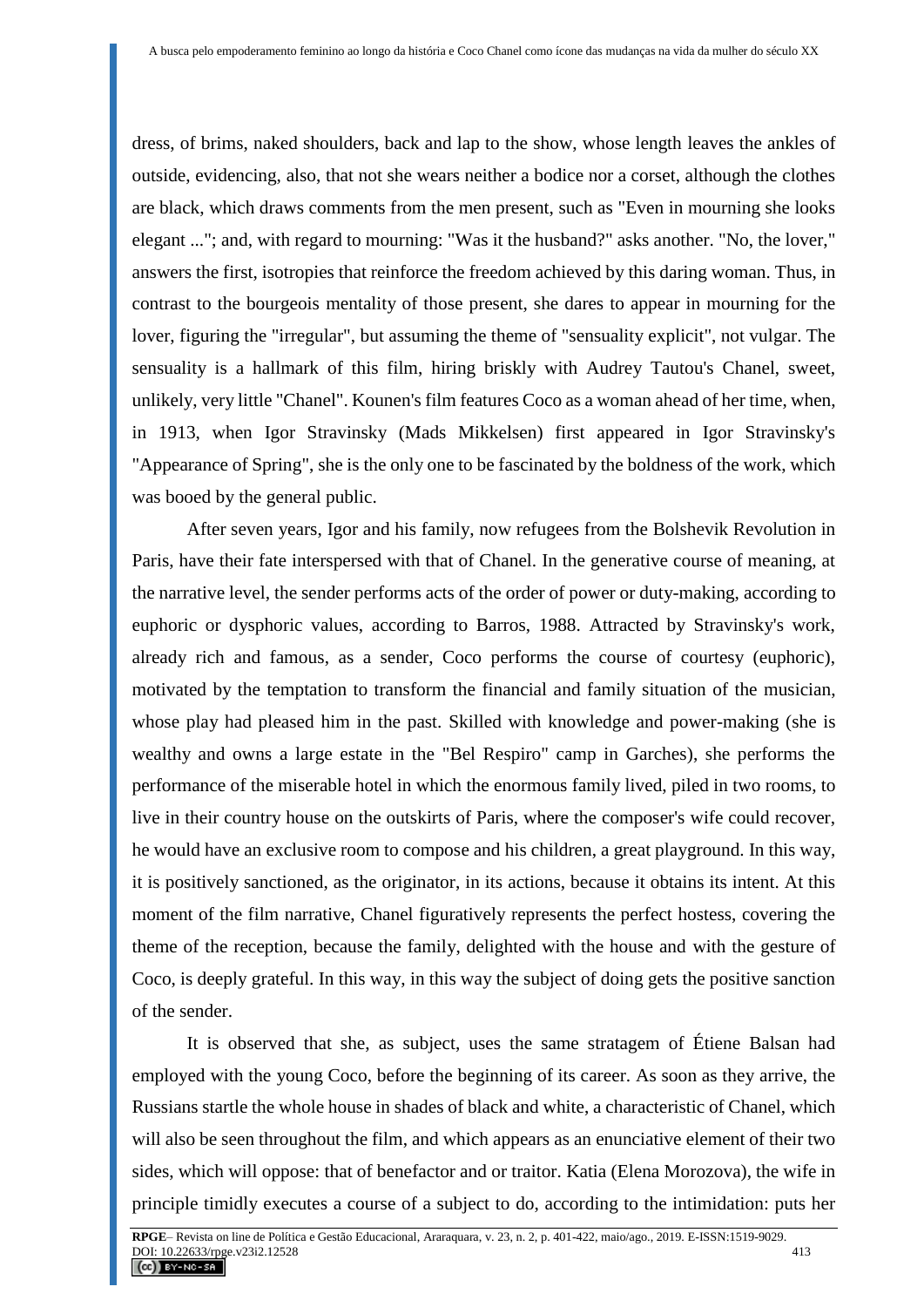mark on the head of the couple's bed, extending a Russian tapestry in which predominates red color (like her hair), in order to break the mood set by the house owner, although as the originator of an action, will not get the positive sanction, since Coco will not be intimidated. In the course of the narrative, Katia will become only a subject of state that, incapacitated to execute a performance, since they need the financial aid and also of the house of Coco, presence the same to conquer her husband and to involve him, in a web of ever-greater seduction, without reaction, in the role of a subject of state who is disassociated from his value/love object of the husband. Katia figuratively depicts the submissive, pure, demure wife, even depicted with red hair, very pale skin, and scraped (or nonexistent) eyebrows, similar to Queen Elizabeth I of England, the so-called Virgin Queen. At this point in the narrative one can observe Coco using courtesy to everyone, including giving the couple's daughter a nice dress, and bringing a doctor to take care of Katia's health, even though she practices a wild sex with Igor, in the music room, without the concern of being seen. It is the course of concealment.

Although at the level of the opinion Coco is the model of courtesy to all, secretly carefully elaborates the course of Igor's seduction. First, she approaches the musician alone and asks him to teach her to play the piano, dressing him with positive values (he is the great musician). In a second moment, Coco, wearing a white silk dress, embroidered and loose, first bids farewell to the photo of Boy Capel, turning down a picture frame with both of them, pointing out something she would not want her great Love sees, as a tear trickles down your face. Then, resolute, she becomes a subject of doing, enters the music room where Igor is composing, approaches him and, with the competence acquired by his previous actions for the family (which gives her a power-do), with a single gesture in the neck, executes her performance, releasing the dress, which falls at her feet, revealing herself naked before him. His sanction is positive, since Igor, a conservative man who owes a lot to Coco, does not resist and gives himself to her in a wild sexual relationship on the carpet of the room, completely naked (something out of the ordinary for a family father of the time). From that first encounter, others are repeated, while Coco indirectly influences Igor, so that his music becomes more vigorous and flows with a lot of passion.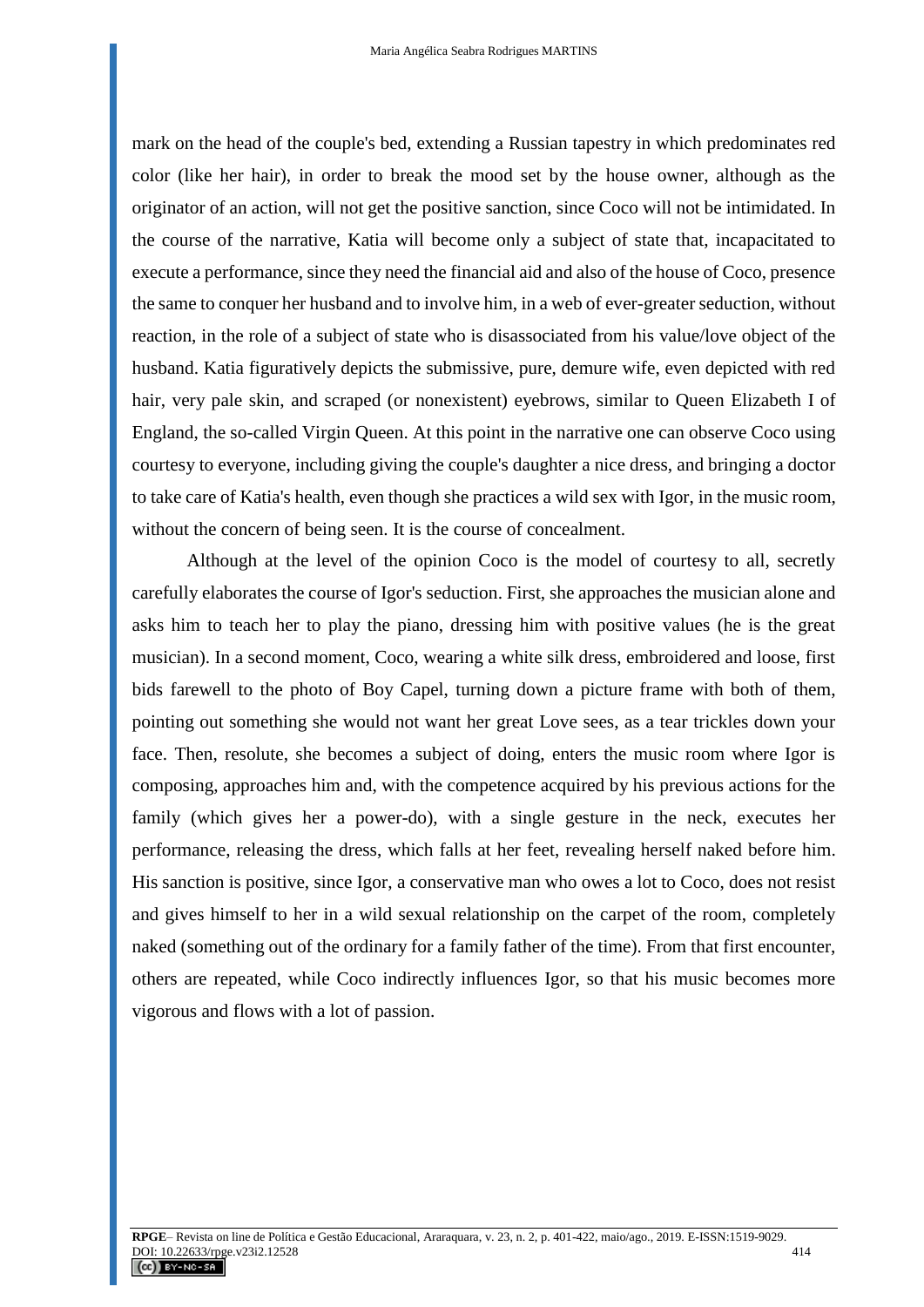







This passion that involves both is reflected in the clothes that Coco uses: a dress in various shades of red, yellow, brown, white and black, which she wears under a white jersey (the fabric she adopts), marks of abandonment of mourning. Once again one observes the passionality hidden by the side of gentleness, courtesy, represented by the white coat and the long strands of pearls, one of its characteristic marks. In Grasse, thus dressed, she experiences various odors brought by the perfumer, but rejects all, for she wants one that has "the smell of woman, not of flower". That is, there is an insinuation of a perfume that refers to sex, not innocence ("flower"), to which she gives her name: "Chanel", number 5 added by the perfumer, being the 5th sample. An example of this remarkable sensuality is to take Igor to her room, in the course of seduction, where they have sex in satin sheets (known by the touch of sensuality), one of the fabrics adopted by her in the clothes, too. In an attempt to provoke a separation between Igor and his family, Coco says she would like to spend a whole night with him in Paris,

<sup>&</sup>lt;sup>12</sup> Fotos 6 e 7 disponíveis em: [https://www.google.com.br/search?q=coco+%26+igor+stravinsky&client=firefox](https://www.google.com.br/search?q=coco+%26+igor+stravinsky&client=firefox-b&source=lnms&tbm=isch&sa=X&ved=0ahUKEwjq3PnstujSAhXFlJAKHX0LCbwQ_AUIBygC&biw=1280&bih=689)[b&source=lnms&tbm=isch&sa=X&ved=0ahUKEwjq3PnstujSAhXFlJAKHX0LCbwQ\\_AUIBygC&biw=1280&](https://www.google.com.br/search?q=coco+%26+igor+stravinsky&client=firefox-b&source=lnms&tbm=isch&sa=X&ved=0ahUKEwjq3PnstujSAhXFlJAKHX0LCbwQ_AUIBygC&biw=1280&bih=689) [bih=689](https://www.google.com.br/search?q=coco+%26+igor+stravinsky&client=firefox-b&source=lnms&tbm=isch&sa=X&ved=0ahUKEwjq3PnstujSAhXFlJAKHX0LCbwQ_AUIBygC&biw=1280&bih=689)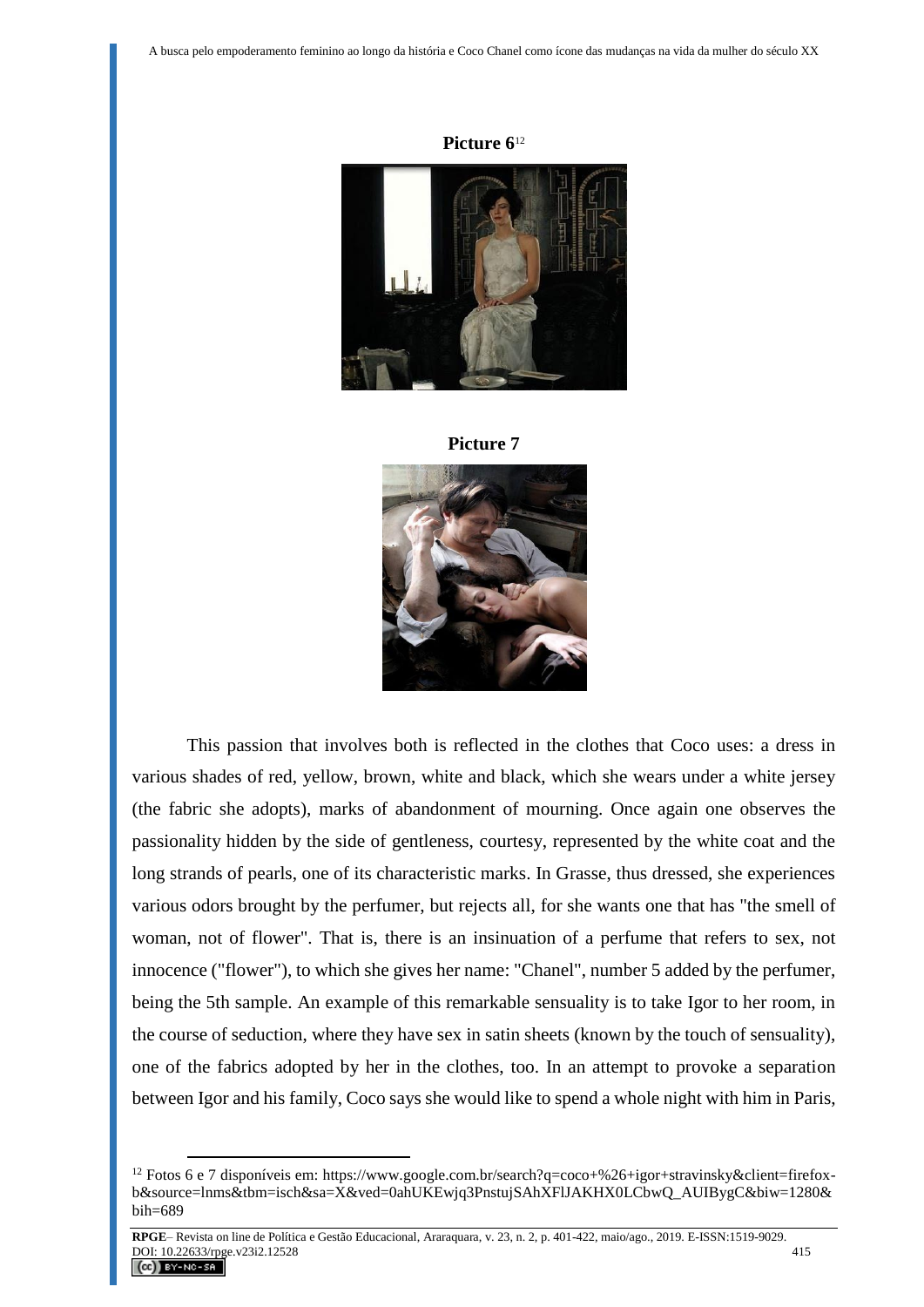which he retorts he cannot do. Coco, as the sender, continues the course of the provocation, investing the recipient Igor of negative values, aiming to obtain his acceptance for her purposes. In this way, she asks if he cannot because of his wife:

> - Coco: Catherine? Are you just thinking about her now? It was you who made her sick. Will not do the same to me.

- .... (Igor does not respond).

- Coco: For you it's like I do not exist. I do not want this anymore. I'm tired.

- ... (again the silence on the part of Igor).

- Coco: Do you really think a man is worth two women? You cannot write her song without Catherine correcting it later. I'm as powerful as you, Igor. But I'm more successful.

- Igor: You're not an artist, Coco. You're a tissue seller.

- Coco: Get out! [movie scene]

In this way, since the recipient did not accept the manipulation by the provocation, the sender obtains the negative sanction. At the discursive level, Coco figurativizes the famous woman, but Igor, as a classical musician and conservative man, does not see her as a modern, independent, and famous woman. Therefore, the theme of this discursive level is that of gender inequality between men and women. On a fundamental level, the opposition "male power" contrasts with "feminine inferiority".

Bewildered with him, Coco initiates a new movement to provoke the wife, although still in a subtle way. During dinner, while Katia, the modest wife, prays with the family, Chanel only watches the scene, provocatively smoking a cigarette, sitting at the head of the table. At the enunciative level, family values are opposed to those of the liberated woman.





<sup>13</sup> Picture 8 available at: [https://www.google.com.br/search?q=coco+%26+igor+stravinsky&client=firefox](https://www.google.com.br/search?q=coco+%26+igor+stravinsky&client=firefox-b&source=lnms&tbm=isch&sa=X&ved=0ahUKEwjq3PnstujSAhXFlJAKHX0LCbwQ_AUIBygC&biw=1280&bih=689)[b&source=lnms&tbm=isch&sa=X&ved=0ahUKEwjq3PnstujSAhXFlJAKHX0LCbwQ\\_AUIBygC&biw=1280&](https://www.google.com.br/search?q=coco+%26+igor+stravinsky&client=firefox-b&source=lnms&tbm=isch&sa=X&ved=0ahUKEwjq3PnstujSAhXFlJAKHX0LCbwQ_AUIBygC&biw=1280&bih=689) [bih=689](https://www.google.com.br/search?q=coco+%26+igor+stravinsky&client=firefox-b&source=lnms&tbm=isch&sa=X&ved=0ahUKEwjq3PnstujSAhXFlJAKHX0LCbwQ_AUIBygC&biw=1280&bih=689)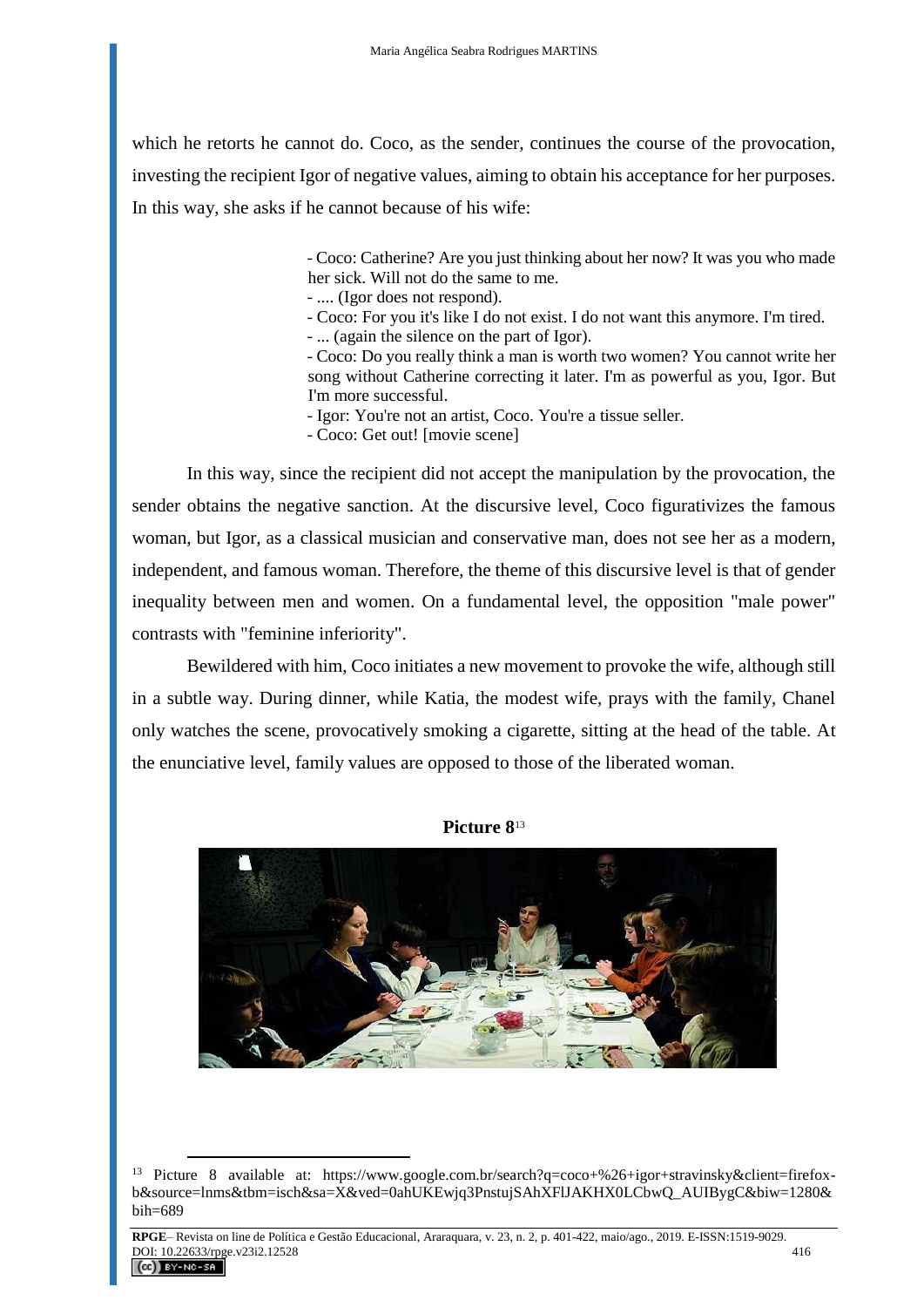At a party she offers next, in her house, despite wearing a white dress with a black feathered top, her lips are a bright red lipstick, her hair combed with a few waves, close to her head, set with gomalin, which depicts the fatal woman of the models of the time, also evidenced by the cigarette always lit between the fingers, thematizing the liberated woman. In order to provoke Igor, to make him feel jealous, and also to intimidate the Russian family, she is extremely seductive towards a new musical talent presented to her by Diaghilev, also talking to her friends in the social environment to which she belongs, neglecting courtesy to Igor and his family. As a subject, she obtains the positive sanction on this course, as the recipient Igor rises abruptly and turns to the piano, playing vigorously, in an attempt to show its value. It is the beginning of the conflict between both that will intensify, when Igor makes clear that it will not abandon the family for her.



**Picture 9** 14

**Picture 10**



<sup>14</sup> Pictures 8 and 9 available at: [https://www.google.com.br/search?q=coco+%26+igor+stravinsky&client=firefox](https://www.google.com.br/search?q=coco+%26+igor+stravinsky&client=firefox-b&source=lnms&tbm=isch&sa=X&ved=0ahUKEwjq3PnstujSAhXFlJAKHX0LCbwQ_AUIBygC&biw=1280&bih=689)[b&source=lnms&tbm=isch&sa=X&ved=0ahUKEwjq3PnstujSAhXFlJAKHX0LCbwQ\\_AUIBygC&biw=1280&](https://www.google.com.br/search?q=coco+%26+igor+stravinsky&client=firefox-b&source=lnms&tbm=isch&sa=X&ved=0ahUKEwjq3PnstujSAhXFlJAKHX0LCbwQ_AUIBygC&biw=1280&bih=689) [bih=689](https://www.google.com.br/search?q=coco+%26+igor+stravinsky&client=firefox-b&source=lnms&tbm=isch&sa=X&ved=0ahUKEwjq3PnstujSAhXFlJAKHX0LCbwQ_AUIBygC&biw=1280&bih=689)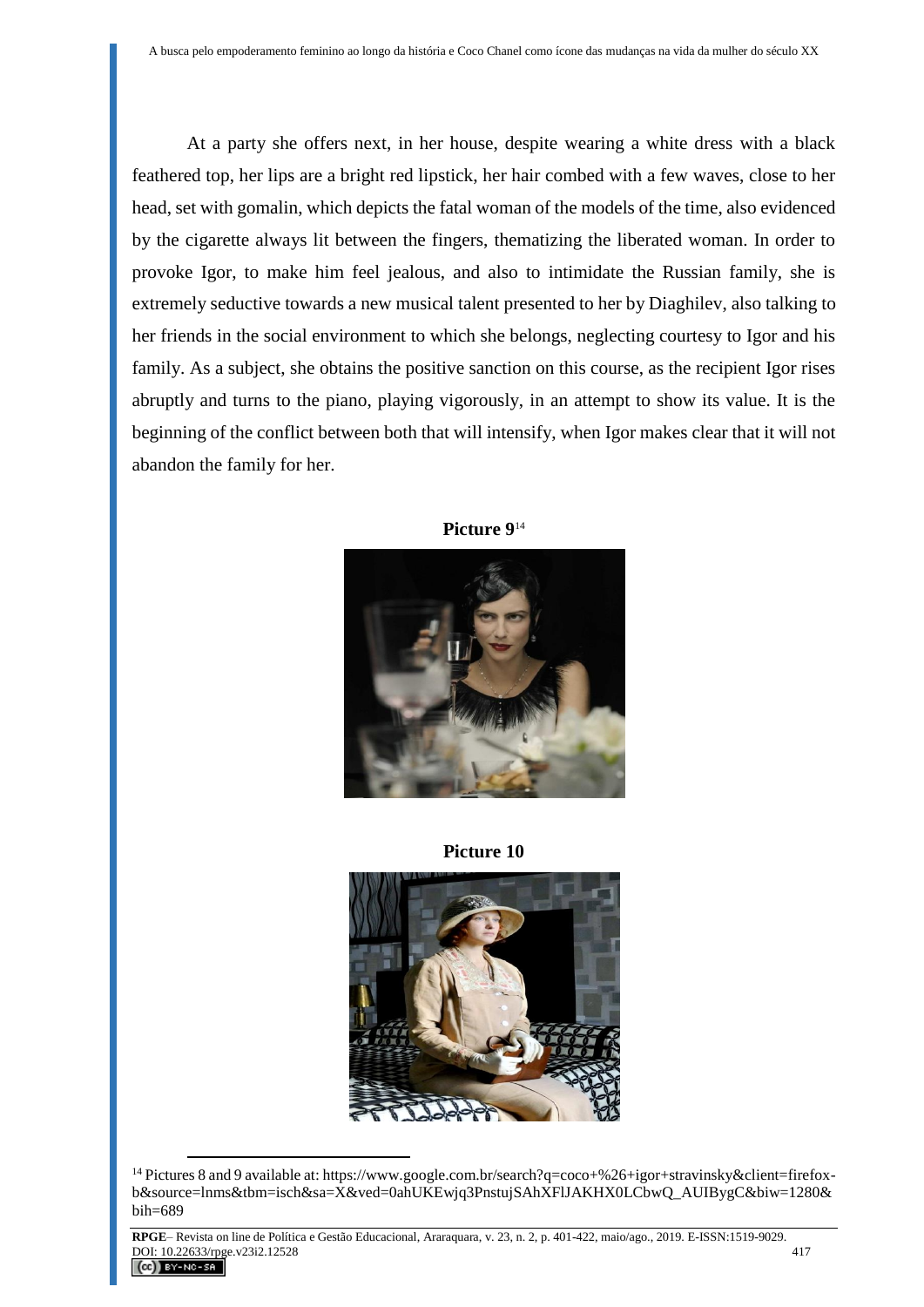Katia, observing the situation, confronts Chanel, assuming the role of subject to do, according to the intimidation, asking her if she does not feel guilty for what she is doing, to which the antagonist replies no. In this way, the sender Katia obtains the negative sanction. At this point in the narrative, Katia figurativizes the betrayed wife, and Chanel seductive mistress, covering the theme of "betrayal." With the children as adjutants, also observing what happens, they have only left to leave for Biarritz. In this way (as in the previous one), in an enunciative level, the traitor and the betrayed are confronted. However, after her departure, Chanel finds on her bed a letter left by Katia, who, as the sender, initiates the course of intimidation, performing a doing that strongly reverberates on the other, for leaving Igor and the house, leaving a note on the Coco's Bed:

> I recognize the favor you made in welcoming us. What comes next for me is a more difficult subject to address. You know full well that the immoral intimacy that binds you to my husband has caused me great suffering. Even admiring the independent woman you are, that strength you have, I cannot accept your indecency. I beg: listen to your heart. Children need their father. His presence to us is far more precious than to you. [excerpt from the film]

The sanction of the sender Katia is positive, because as a recipient, Coco feels shaken and acts according to a must-do/move away from Igor. Considering Coco's own past history, abandoned by her father in the orphanage and by whom she had always hoped for uselessly, the sender/Katia manages to execute a performance capable of manipulating the recipient Coco, who, from that moment, begins to reject Igor. In this way, as the sender, Katia obtains the positive sanction.

Coco starts to ignore him and a hypocritical relationship is established between them, because even indirectly assisting him in the critical moments for the production of the play, Coco evidently despises him, in various attitudes, such as the one that she appears on horseback, passes by him walking, among the trees, looks him up and down and continues her way. At this moment of the narrative occurs the course of the removal, through intimidation. The empowerment of the woman is once again evident in this scene. A figurativization of this departure is that of Coco to use black again. Igor reacts by getting drunk more and more, but acting through intimidation, the sender Coco forces him to finish the piece, obtaining positive sanction, when he gets that attempt.

In a new attempt to avoid rejection, Igor, as the sender of a new course, in an attempt to attract her, uses intimidation, telling her that Diaghilev will take the ballet to Spain and that he and she too will. But Chanel does not accept manipulation, by retorting that she is not his lover. Igor again tries to act, now according to the temptation (that brings in his bulge a promise, that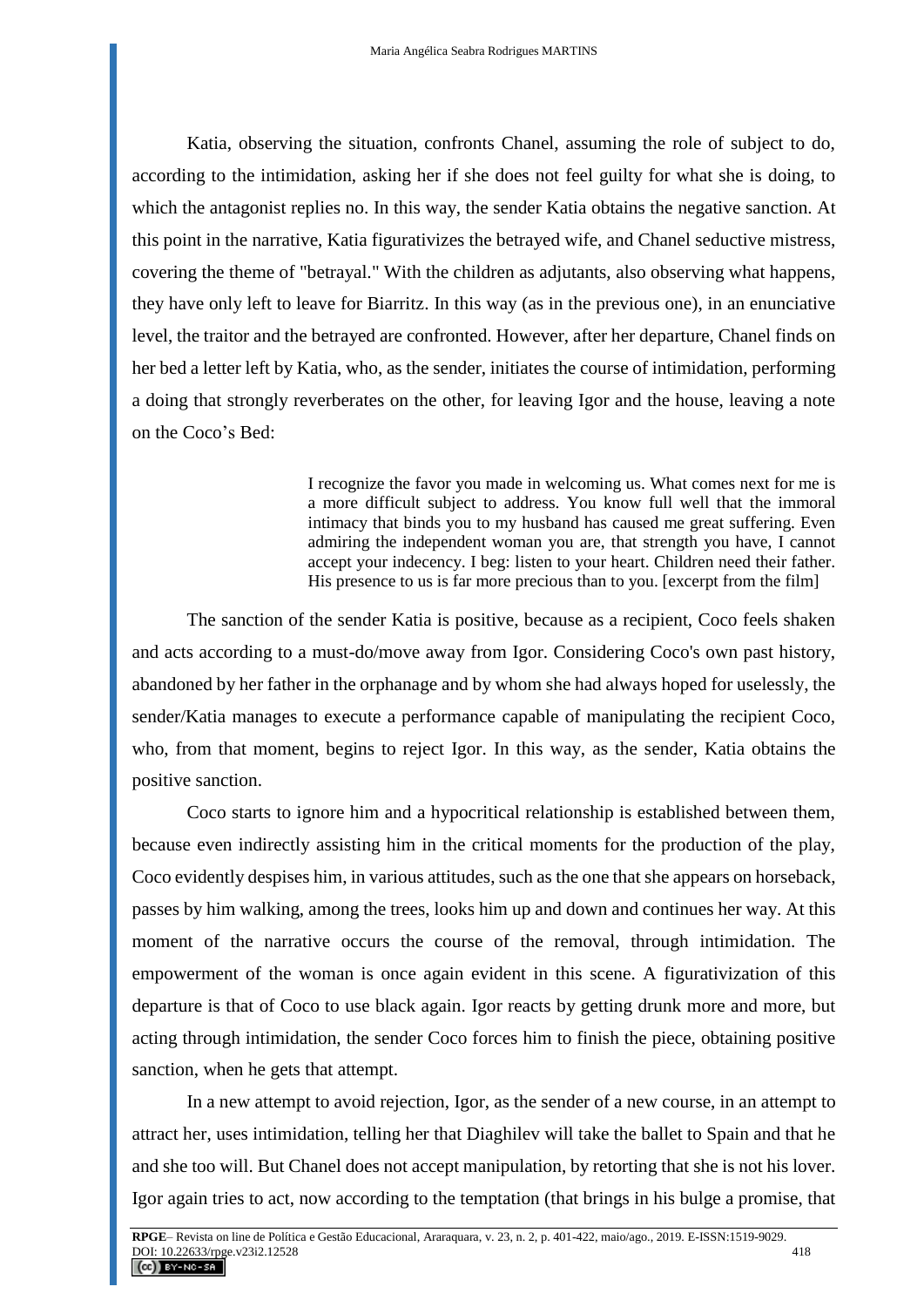of being together), telling her that he will not disappoint her, but again Coco does not accept to be manipulated, responding that he has already disappointed her. Although they do not return to the novel, she helps to make the project come true by drawing the costumes of the new version of the consecration of the Spring, contributing financially (without his knowledge) and awakening him from "Homeric binges" so that he finishes the play.

In the end, the sanction of the sender/Katia, is positive, because Igor, despised, ends up leaving the house, although there is no evidence that he returns to the family in the film, although in the real life stays with the wife until she died in 1939. The film ends, showing Coco and Igor old and lonely, each in his own abode.

#### **Final considerations**

As we have seen throughout this text, the female condition throughout history, except for specific situations such as that of Eleonor of Aquitaine and of Boudicca and Maeva, was of total submission to the masculine element.

Only after the Renaissance did the woman begin timidly and subjectively, the resumption of her power with the man, although they had the role of beautifying the halls, their performance was in charge of dissimulations and manipulations on the male agent. Thus, if it was attributed to her the relationship with the beautiful, to the masculine fit the power of decision, granted by physical strength and virility.

Such a situation will change only in the 20th century, not only because of the two Great Wars, but also the achievements of suffragists and those responsible for birth control clinics beyond judicial cases in their favor, and the right to work with more effective labor laws in your favor.

We must also recognize the performance of revolutionary icons such as Coco Chanel who, not fearing public opinion, dared to impose new values, presenting women as a more independent being, free of oppression, the rigor of the taboos of social classes and capable of exposing its real nature, often hypocritical, but with an end in itself. Despite these achievements, the UN primer launched in 2016, shows that in the professional aspect, women still suffer discrimination, with lower wages than men, although they occupy positions that were once unthinkable for women, such as director of large companies. Coco Chanel made it possible to show that everything was possible for women, as long as they dared to leave the condition of submission to which they relegated themselves throughout history.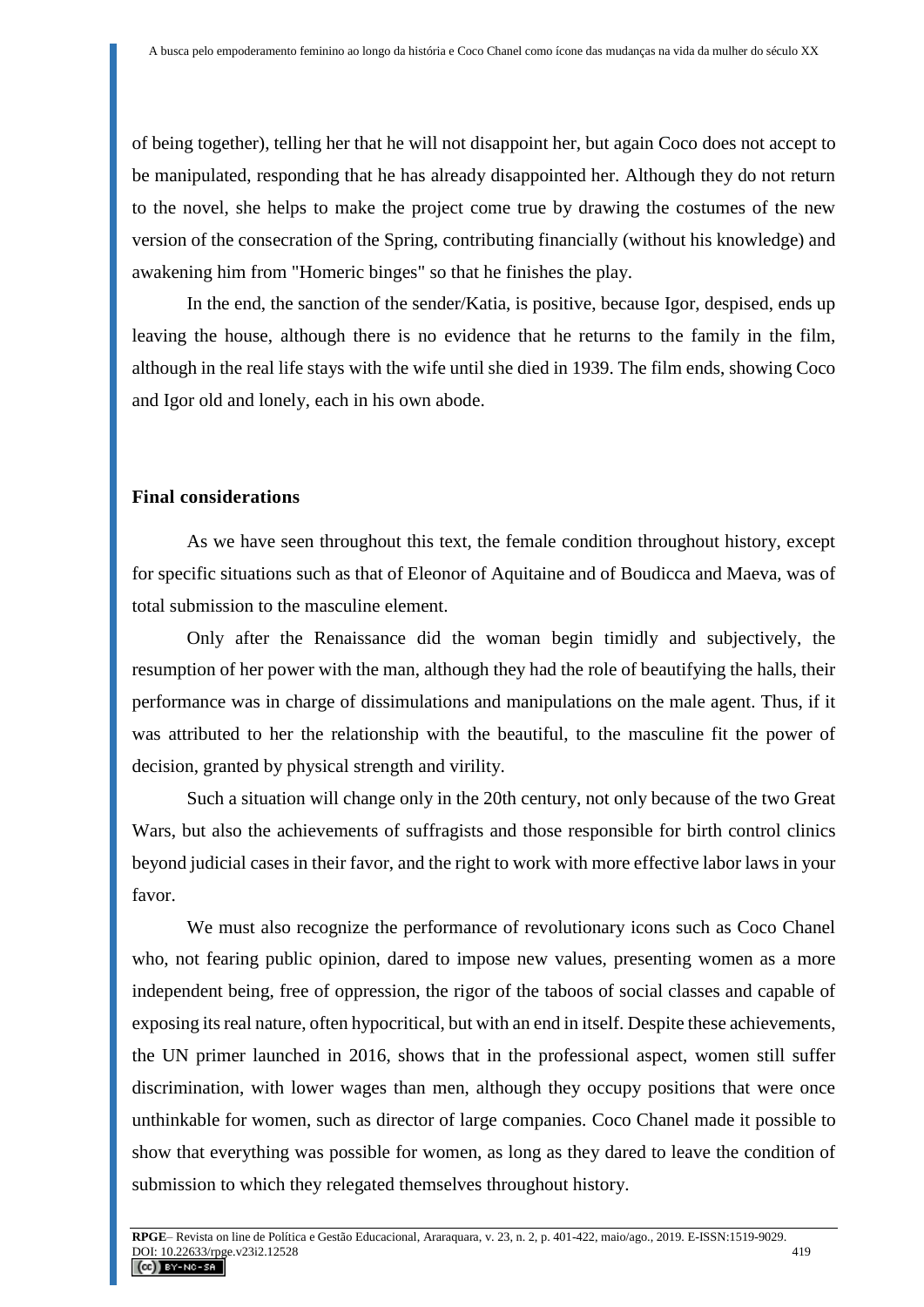## **REFERENCES**

# BARROS, D. L. P. **Teorias do discurso**. São Paulo: Atual, 1988

FIORIN, J. L. **Linguagem e ideologia**. São Paulo: Ática, 1988

FREITAS, A. A origem do conceito de empoderamento, a palavra da vez. **NEXO JORNAL LTDA**. Disponível em: https://www.nexojornal.com.br/expresso[/2016/10/06/A-origem-do](https://www.nexojornal.com.br/expresso/2016/10/06/A-origem-do-conceito-de-empoderamento-a-palavra-da-vez.%20%20Acesso%20em%2015/03/2018)[conceito-de-empoderamento-a-palavra-da-vez.](https://www.nexojornal.com.br/expresso/2016/10/06/A-origem-do-conceito-de-empoderamento-a-palavra-da-vez.%20%20Acesso%20em%2015/03/2018) Acesso em: 15 mar. 2018.

GREENHALG, C. **[Coco Chanel & Igor Stravinsky](http://livraria.folha.com.br/catalogo/1147821/coco-chanel-igor-stravinsky)**. London: [Headline Publishing Group,](https://www.google.com.br/search?client=firefox-b&sa=X&biw=1280&bih=689&q=headline+publishing+group&stick=H4sIAAAAAAAAAOPgE-LSz9U3MDOuzC5JUQKzjSzMM7JTtNQyyq30k_NzclKTSzLz8_TLizJLSlLz4svzi7KLrQpKk3IyizNSiwDVuBFBQgAAAA&ved=0ahUKEwiEtbzmtejSAhXGFZAKHdlCCY4QmxMIsQEoATAP) 2002.

KLEBA, M. E; WENDHAUSEN, A. Empoderamento: processo de fortalecimento dos sujeitos nos espaços de participação social e democratização política. **Saúde Soc**. São Paulo, v. 18, n. 4, p. 733-743, 2009. Disponível em: <https://www.revistas.usp.br/sausoc/article/download/29498/31358>*.* Acesso em: 15 mar. 2018.

MARCELINO, G. H. **As Sufragistas**: reflexões sobre o passado e o presente de luta das mulheres. Disponível em: [https://juntos.org.br/2016/01/especial-juntas-as-sufragistas-e-a](https://juntos.org.br/2016/01/especial-juntas-as-sufragistas-e-a-primeira-onda-do-feminismo)[primeira-onda-do-feminismo.](https://juntos.org.br/2016/01/especial-juntas-as-sufragistas-e-a-primeira-onda-do-feminismo) Acesso em: 15 mar. 2018.

MARKALE, J. **Alienor d'Aquitaine.** Paris: Payot, 1983

ONU Mulheres **Cartilha de empoderamento das mulheres**. Disponível em: [www.onumulheres.org.br/wp-content/uploads/2016/04/cartilha\\_WEPs\\_2016.pdf.](http://www.onumulheres.org.br/wp-content/uploads/2016/04/cartilha_WEPs_2016.pdf) Acesso em: 15 mar. 2018.

ORLANDI, E. P. **Análise de discurso**, 6. ed. Campinas: Pontes, 2005

PILA, M. C. B. A. Manual de civilidade, modelos de civilização. Em: **História em Revista** (UFPel), Pelotas, v.9, p.105-134, 2003. Disponível em: http://www.ufpel.edu.br/ich/ndh[/downloads/historia\\_em\\_revista\\_09\\_maria\\_pilla.pdf.](http://www.ufpel.edu.br/ich/ndh/downloads/historia_em_revista_09_maria_pilla.pdf) Acesso em: 15 mar. 2018.

REVEL, J. Os usos da civilidade. *In:* CHARTIER, Roger (Org.). **História da vida privada:**  da renascença ao século das luzes. São Paulo: Companhia das Letras, 1991.

ROUX, E. C. **L'Irreguliere – L'itinéraire de Coco Chanel**. Paris: Éditions de Poche, 1974

SENNET, R. **O declínio do homem público:** as tiranias da intimidade. São Paulo: Companhia das Letras, 1988.

TRAMONTINA, R; SCHMITZ, G. A. P. D. EMPODERAMENTO FEMININO: uma análise a partir da teoria do poder simbólico de Pierre Bourdieu. **Revista de Gênero, Sexualidade e Direito**. Brasília, v. 3, n. 1, p. 98 – 107 | Jan/Jun. 2017**.** Disponível em: [www.indexlaw.org/index.php/revistagsd/article/view/1826/pdf](http://www.indexlaw.org/index.php/revistagsd/article/view/1826/pdf)*.* Acesso em: 15 mar. 2018.

## **Filmografia**